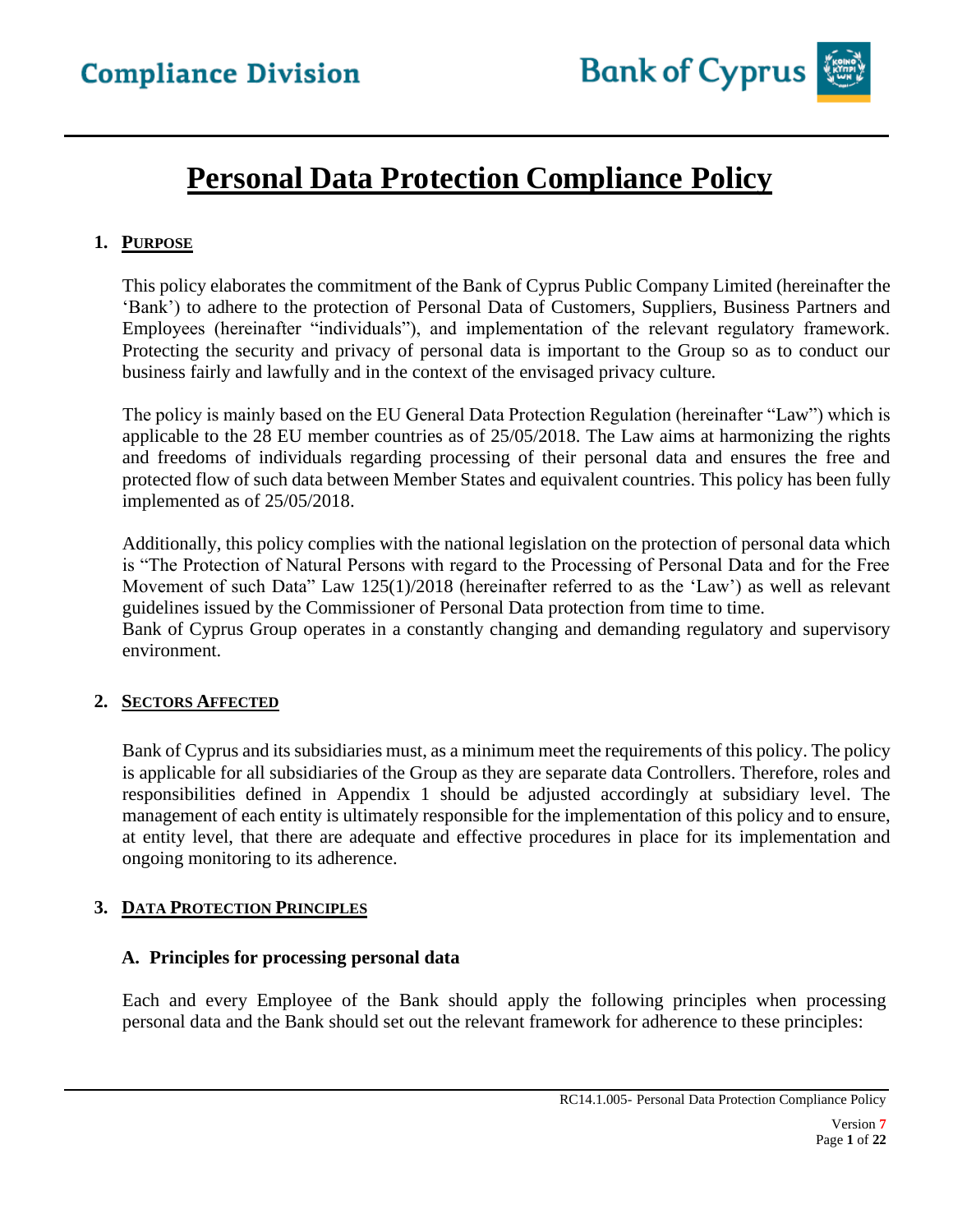

| <b>Legality</b><br>(Lawfulness,<br>Fairness,<br>Transparency) | Personal data shall be processed fairly and lawfully and, in particular,<br>shall not be processed unless at least one of the conditions mentioned in section B<br>below is met and in the case of Sensitive Personal Data, at least one of the additional<br>conditions set out below in section C is met. |
|---------------------------------------------------------------|-------------------------------------------------------------------------------------------------------------------------------------------------------------------------------------------------------------------------------------------------------------------------------------------------------------|
| <b>Purpose</b>                                                | Personal data shall be obtained only for one or more specified and lawful<br>purposes, and shall not be further processed in any manner incompatible with that<br>purpose or those purposes.                                                                                                                |
| Data<br><b>Minimization</b>                                   | Personal data shall be adequate, relevant and not excessive in relation to the purpose<br>or purposes for which they are processed.                                                                                                                                                                         |
| <b>Accuracy</b>                                               | Personal data shall be accurate and, where necessary, kept up to date.                                                                                                                                                                                                                                      |
| <b>Storage</b><br>Limitation<br>(Retention)                   | Personal data processed for any purpose or purposes shall not be kept for<br>longer than what is necessary for that purpose or those purposes.                                                                                                                                                              |
| <b>Accountability</b>                                         | Data Controller and Data Processor are responsible and need to<br>demonstrate and comply with the rights and principles of the Law.                                                                                                                                                                         |
| Integrity&<br><b>Confidentiality</b>                          | Appropriate technical and organisational measures shall be taken against<br>unauthorised or unlawful processing of personal data and against accidental loss or<br>destruction of, or damage to, personal data.                                                                                             |
| <b>Transferability</b>                                        | Personal data shall not be transferred to a country or territory outside the<br>European Economic Area, unless that country or territory ensures an adequate level<br>of protection for the rights and freedoms of data subjects in relation to the<br>processing of personal data.                         |

## **B. Lawfulness for Processing Personal Data**

The Bank shall only collect, use or otherwise process personal data relating to employees, clients, suppliers, business partners and sometimes non- clients ( i.e. in order to handle complaints) if the processing falls within the scope of one (or more) of the purposes listed below.

## **I. For the performance of a contract**

The Bank as data Controller processes personal data in order to perform banking transactions and offer financial services based on contracts with our clients and also to be able to complete our acceptance procedure so as to enter into a contract with prospective customers. The purpose of processing personal data depends on the requirements of each product or service and on the contractual terms and conditions which provide further details of the relevant purposes.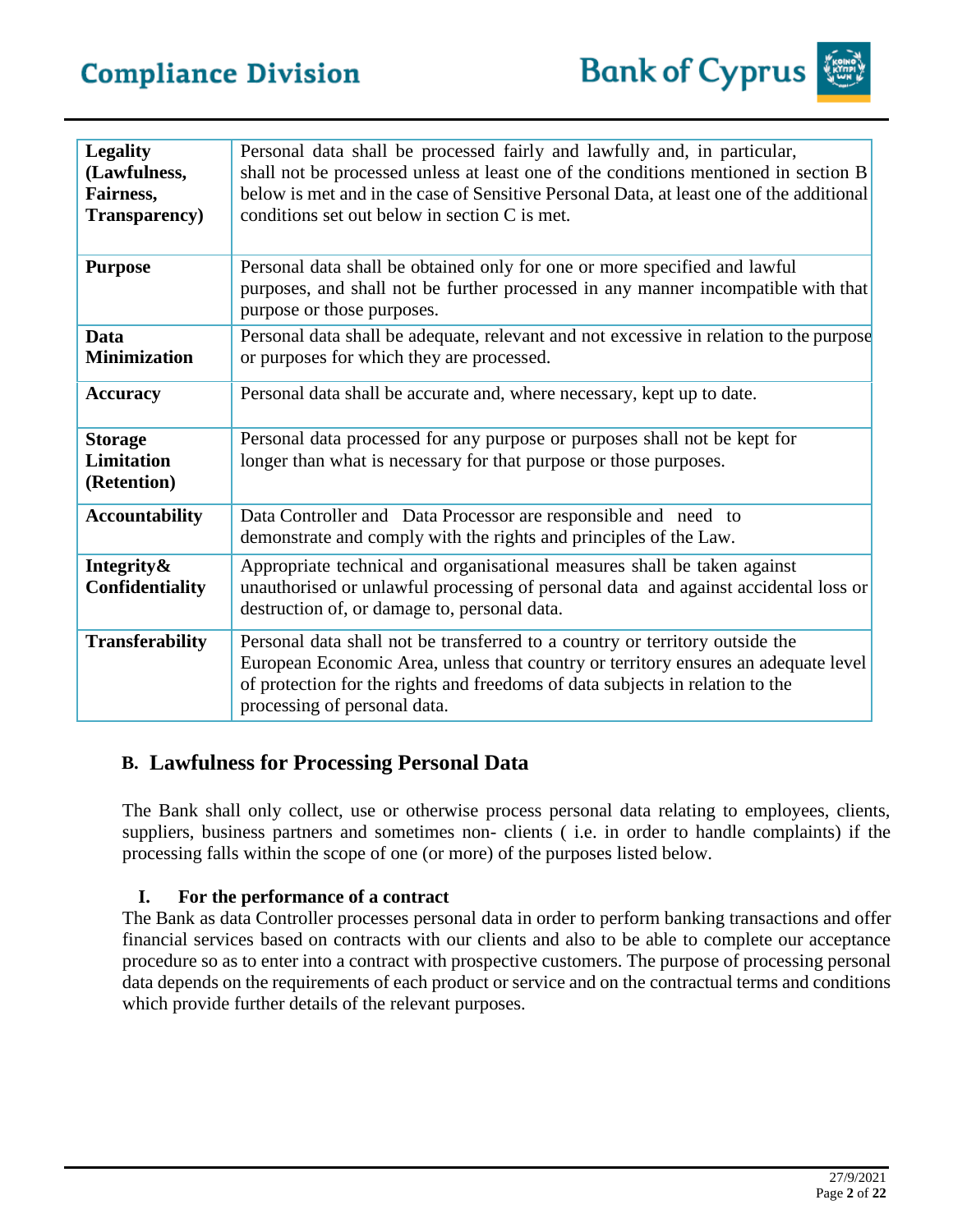## **II. For compliance with a legal obligation**

There are a number of legal obligations emanating from the applicable laws, with which the Bank is obliged to conform to, as well as statutory requirements, e.g. the Cyprus Banking law, the Money Laundering Law, the Cyprus Securities Law, Tax laws etc. There are also various supervisory authorities (e.g. the European Central Bank, the European Banking Supervisory Authority, the Cyprus Central Bank, Cyprus Securities Exchange Commission, European Investment Fund). Such obligations and requirements impose on the Bank personal data processing activities for credit checks, identity verification, tax law reporting obligations and anti-money laundering controls.

#### **III. For the purposes of safeguarding legitimate interests**

The processing of personal data is lawful so as to safeguard the legitimate interests pursued by the Bank or by a Third Party. A legitimate interest exists when the Bank has a business or commercial reason to use individual's information. However, even under such circumstances, the Bank must not unfairly go against what is right and best for the Data Subject. The Bank cannot assume it will always be appropriate for all processing operations. In order to base personal data processing on legitimate interests, extra responsibility is necessary for ensuring people's rights and interests are fully considered and protected.

This responsibility can be broken down into a three-part test:

- **Purpose test:** are you pursuing a legitimate interest?
- **Necessity test:** is the processing necessary for that purpose?
- **Balancing test:** do the individual's interests override the legitimate interest?

The issue is further analyzed under the lawfulness of processing and through the DPIA process, where a legitimate interest test should be performed (using the relevant test tool) by the relevant stakeholder who has the ultimate responsibility for its sign-off. All legitimate interests performed should be recorded and publicized in the relevant privacy statements, in order to inform the Data Subjects and give them the opportunity to object to such processing.

#### **IV. Individuals have provided their Consent**

As long as an individual has provided his specific Consent for processing then the lawfulness of such processing is based on that Consent. Individuals have the right to revoke the said consent at any time. Before considering Consent as a legal basis to process personal data, it needs to be ensured that this Consent is specific, it is appropriately secured and adequately documented. Guidelines should be given on Consent management across the Bank to ensure proper understanding and management.

#### **V. Necessary for the purpose of a public task**

Processing is necessary for the performance of a task carried out in the public interest or that of an official authority whereby the Controller must adhere to.

#### **VI. For the vital interests of the individual**

When the processing is necessary in order to protect the vital interests of the data subject or of another natural person, for example if it's necessary to protect someone's life. This could be the life of the Data Subject or someone else.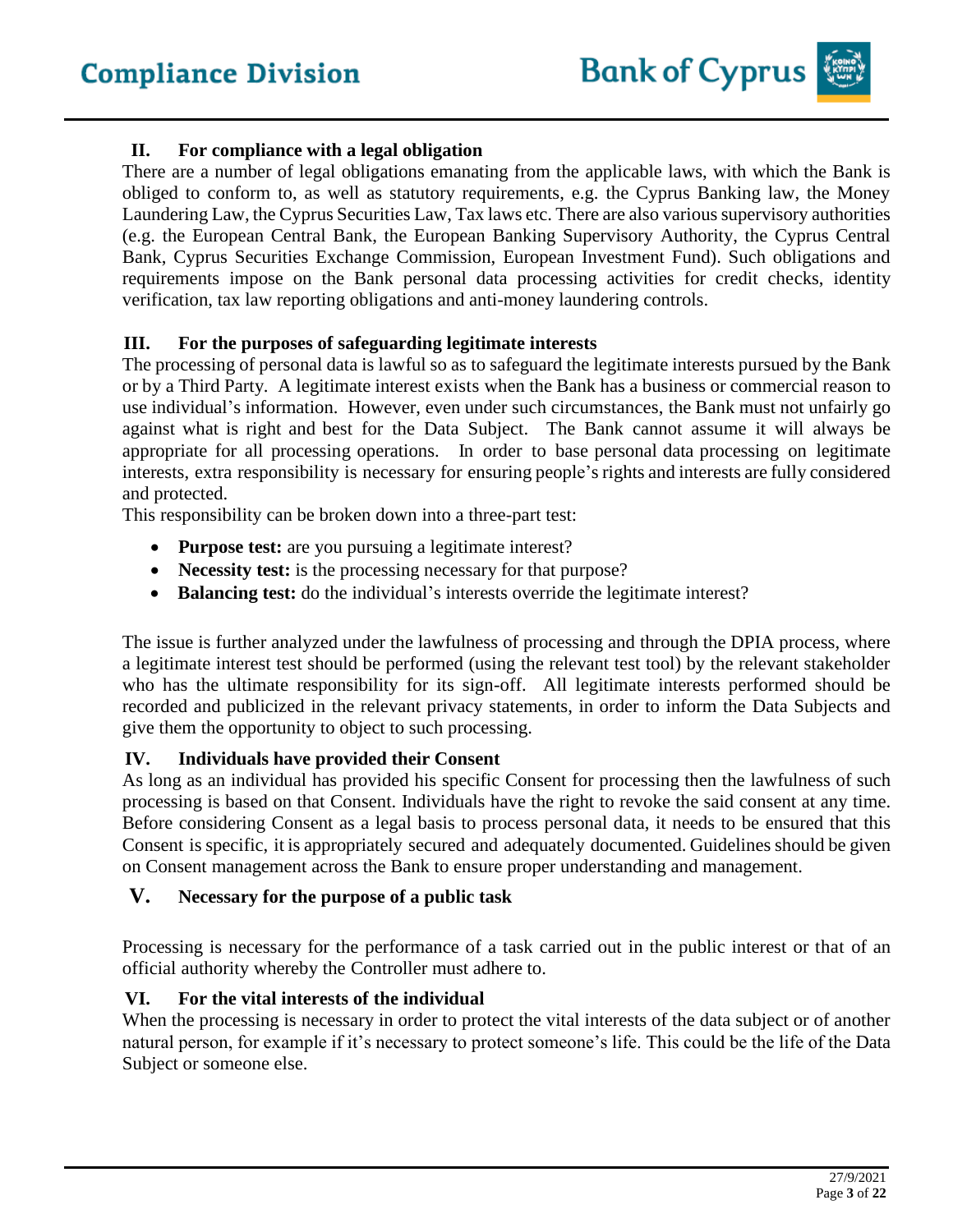When processing personal data, the Bank should decide which lawful basis for processing applies (Article 6) and should have relevant tools and guidelines to facilitate this. If none of the above purposes applies, then processing is not allowed.

## **C. Purposes for processing Sensitive Personal Data**

The Bank is not allowed to process sensitive personal data, unless one of the justifications enumerated in Article 9 of the Law is applicable. According to the Law, processing of sensitive Personal Data is possible in the following situations:

- The Data Subject has given explicit Consent to the processing of such personal data for one or more specified purposes
- The data Controller who is an employer may process Sensitive Personal Data in so far as such processing is authorised by Union or Member State law or a collective agreement.
- Vital interests of the Data Subject or of another natural person are at stake.

## **D. Individual rights**

The Bank maintains adequate procedures to ensure that:

- i. all individuals are adequately informed of their rights and how to exercise them;
- ii. properly written implementation procedures for each of the following Data Subjects' rights as described in Articles 12 to 22 of the Law regulation are in place
- iii. the relevant procedures are executed at key touch points in the Bank, e.g. of all business lines, in order to be appropriately communicated to Data Subjects:
	- **The right to transparent communication.**
	- **The right to be informed.**
	- **The right of access.**
	- **The right to rectification**.
	- **The right to erasure** also known as 'the right to be forgotten.
	- **The right to restrict processing**.
	- **The right to data portability.**
	- **The right to object.**
	- **The rights in relation to automated decision making and profiling.**
	- **The right to lodge a complaint.**

Each Data Subject request is assessed and deliberated upon, based on its own merits by the Bank. All the procedures relating to Data Subject rights are analysed in the relevant circular (155).

## **E. Information to be provided and communication with Individuals**

BOC is fully transparent and should develop and implement an effective data privacy communication plan to inform individuals as to the processing of their personal data. Information to be provided must be:

- Communicated in a concise, transparent, intelligible way and be in an easily accessible form.
- Using clear and plain language, in particular for any information addressed to a child (Article 12).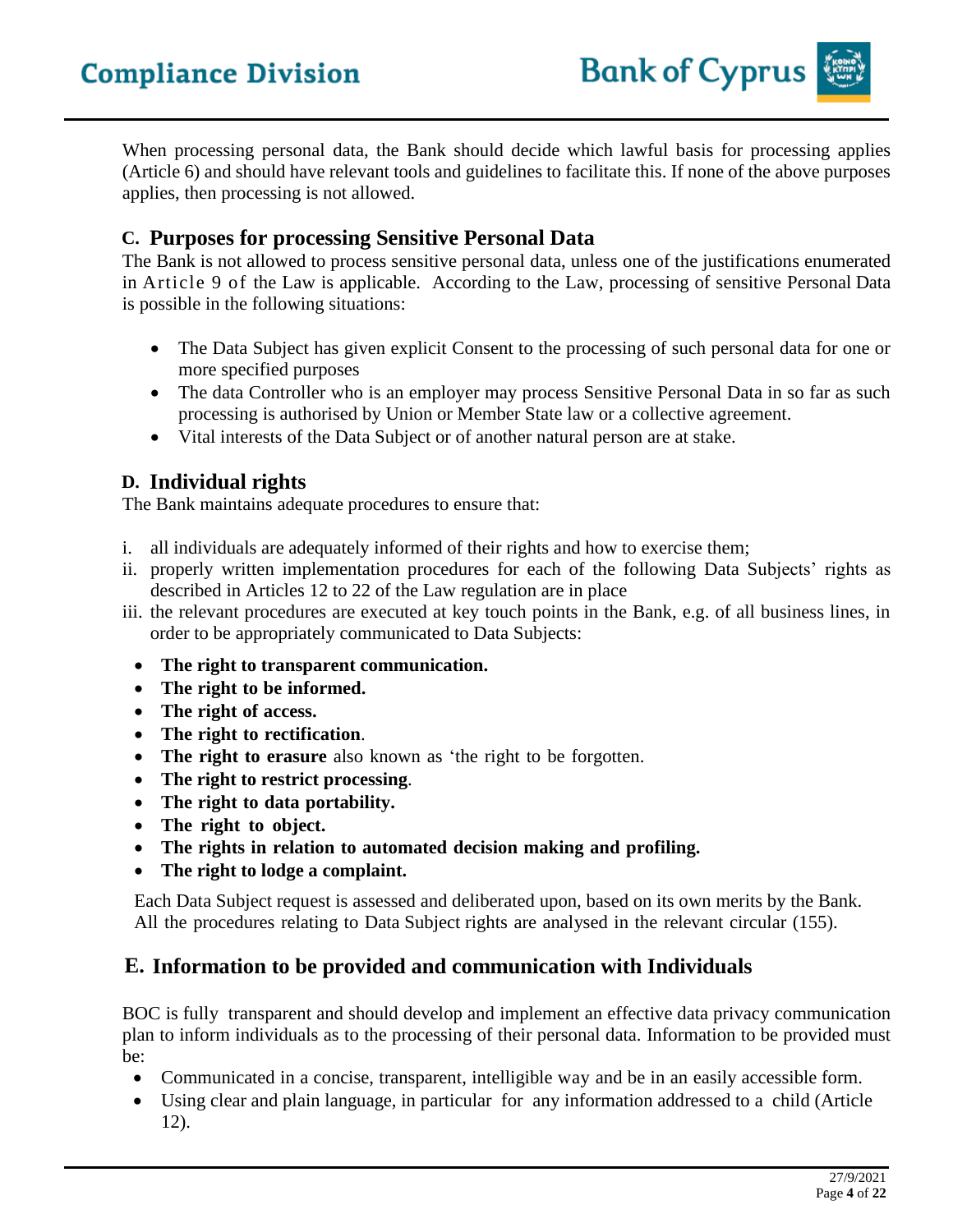- In writing, or by other preferable means, including, where appropriate, by electronic means.
- Free of charge.

This information is usually provided via a Privacy Statement through all major points of contact with individuals (electronic or not) i.e. website, branch, 1Bank, bank key customer documentation, job applications, contracts with external Processors etc. Privacy statements should be maintained and customized where necessary to adequately cover all service channels e.g. website privacy statement, customer privacy statement, employee privacy statement etc. Additionally, the Bank should provide information about cookies, i.e. through a cookies policy, which contains information on how it uses them on the website and what options are available to individuals. All data privacy communication plans shall be updated at least on an annual basis or earlier, where deemed necessary, e.g. in case new service channels are introduced etc.

As a minimum a Privacy Statement should contain the following information:

- Identity and contact details of the Controller (and where applicable, the Controller's representative) and the Data Protection Officer.
- Purpose of the processing and the lawful basis for the processing.
- The legitimate interests of the Controller or Third Party, where applicable.
- Categories of personal data.
- Any recipient or categories of recipients of the personal data.
- Details of transfers to third country and safeguards.
- Retention period criteria.
- The existence of each of Data Subject's rights.
- The right to withdraw Consent at any time, where relevant.
- The right to lodge a complaint with a supervisory authority.
- The source the personal data originates from and whether it came from publicly accessible sources
- The existence of automated decision making, including profiling and information about how decisions are made, the significance and the consequences.

Procedures should be in place for individuals to communicate with the Bank and raise questions about the Bank's privacy procedures and principles. Contact details of the DPO should also be published (dpo@bankofcyprus.com).

## **F. Data Breach Reporting**

The Bank, notifies the Commissioner within 72 hours of becoming aware of a data breach. Additionally, the Data Subject(s) affected should be informed when the breach is likely to result in a high risk to their rights and freedoms without undue delay. Relevant reporting criteria should be established towards this purpose. There should be an incident response plan in place for all breaches (operational, fraud, IT). All incident response plans should have provisions for notifying the DPO in case of a breach.

Vendors, who operate as Processors of personal data on behalf of the Bank, must notify the Bank without undue delay after becoming aware of a personal data breach, as per their contractual obligations.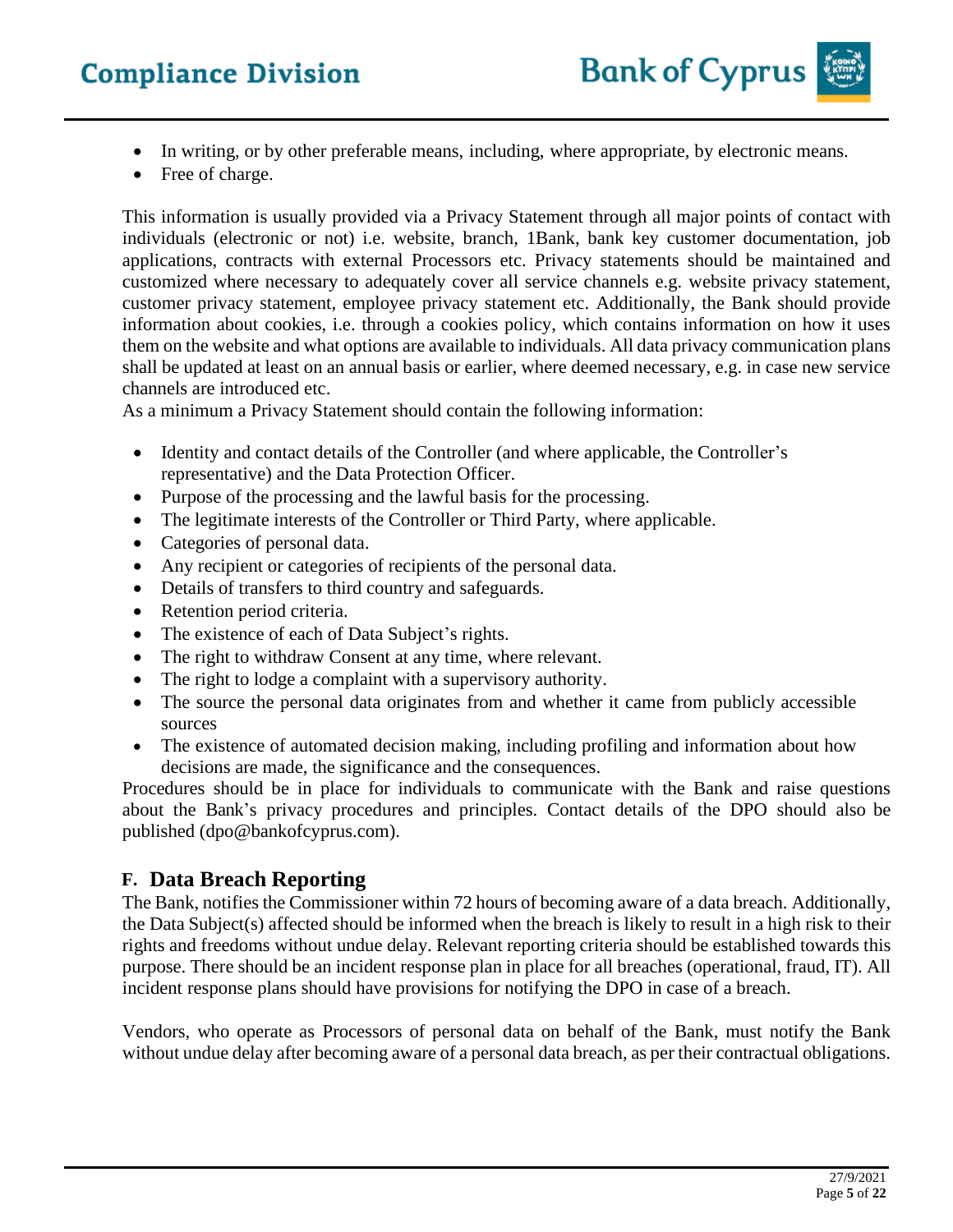## **G. Data Retention**

The Bank retains data in accordance with the Law unless otherwise stated by applicable laws. The retention period should be aligned with the guidelines given by the Local Commissioner for Personal Data Protection. Further details regarding the specific retention periods in the group can be found in the Information Security Policy and the Information Security Standard for Data Retention and the Historical Archive Data Preservation Policy.

## **H. External vendors**

The Bank enters into agreements with Processors after providing sufficient guarantees that processing will meet the requirements of Law and ensure the protection of the rights of the Data Subjects and their personal data. Basic principles include:

- Processing shall be governed by a data processing agreement ('hereinafter the 'DPA'). The DPA should adequately and clearly delegate responsibilities and liabilities from the Controller to the Processor, and the vendor to acknowledge their responsibilities from controller to controller through the Acknowledgement Letter. In order to govern such processing, the relevant DPA between a Controller and the Processor, and an Acknowledgement Letter between a Controller and a Controller, must be signed. Relevant standard contract provisions shall exist, as per the European Commission's requirements when entering into an agreement with vendors outside the EU.
- Risk assessment of each vendor shall be performed and extended due diligence should be carried out based on this risk assessment in co-operation with the business owner of the contract. This applies to both existing and new external processors. A contract may be terminated if the processor cannot provide sufficient guarantees to safeguard Law requirements.
- Standard Contractual Clauses for transfer for processors outside EU shall apply where applicable and the relevant link where the SCC are located is also included in the DPA.

The relevant privacy safeguards should be in place at the client onboarding stage as well as throughout the contract lifecycle in the Bank, and the relevant privacy forms and contracts shall be kept under a central depository.

The Bank should maintain a conclusive Law Vendors Management framework and develop tools for its implementation.

## **I. Data Protection Impact Assessment (DPIA)**

The Bank shall maintain procedures to carry out Data Protection Impact Assessment. DPIA supports the Bank in identifying potential data privacy risks and constitutes the most effective way to comply with data protection obligations and meet individuals' expectations of privacy. The DPIA shall be initiated whenever a new process/ product or system that involves personal data is implemented and it shall be revisited/updated when there is a change in the risk profile of the process (e.g. new vendor, change of the procedure etc.). A DPIA should be carried out, in case there is processing of personal data, when:

•using new technologies and e.g. new systems, significant changes and digitization

• the processing is likely to result in a high risk regarding the rights and freedoms of individuals.

The DPIA should be repeated where applicable and based on the Bank's procedures.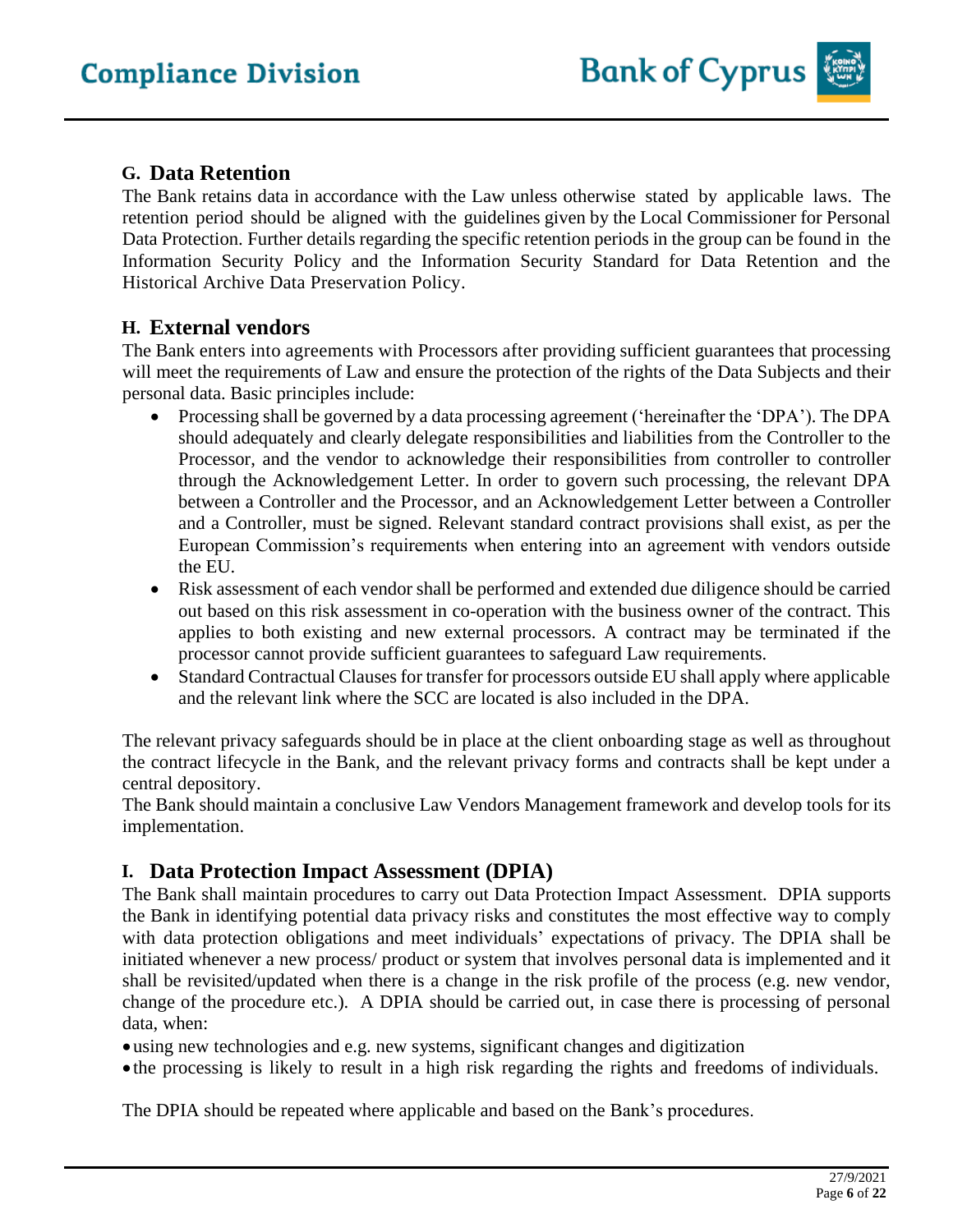All procedures relating to DPIA are analysed in the relevant circular (180).

## **J. Transfer of Personal Data to Third Countries**

Law imposes restrictions on the transfer of personal data outside the European Union, to third countries or international organisations. These restrictions are in place to ensure that the level of protection of individuals afforded by the Law is not undermined.

All cross-border transfers of personal data being to another Group legal entity or a Third Party outside the EU (additionally including Iceland, Liechtenstein and Norway) must be covered by appropriate legal mechanisms. Data Processors must either reside in a country deemed adequate for data protection or offer guarantees satisfying EU Laws and Regulations on data protection, such as the Standard Contractual Clauses.

A third country may be declared as offering an adequate level of protection through a European Commission decision, when personal data can be transferred with another company in that third country without the data exporter being required to provide further safeguards or being subject to additional conditions.

In the absence of the above, a transfer can take place through the provision of appropriate safeguards and on the condition that enforceable rights and effective legal remedies are available for individuals. Such appropriate safeguards include:

- In the case of a group of undertakings, or groups of companies engaged in a joint economic activity, companies can transfer personal data based on the binding corporate rules which need to be approved by the competent data protection authority;
- Contractual arrangements with the recipient of the personal data, using, for example the Standard Contractual Clauses approved by the European Commission. The European Commission has adopted three sets of model clauses which can be found on the Commission's website [\(https://ec.europa.eu/info/law/law-topic/data-protection/international-dimension-data](https://ec.europa.eu/info/law/law-topic/data-protection/international-dimension-data-protection/standard-contractual-clauses-scc_en)[protection/standard-contractual-clauses-scc\\_en\)](https://ec.europa.eu/info/law/law-topic/data-protection/international-dimension-data-protection/standard-contractual-clauses-scc_en) ;
- Adherence to an approved code of conduct or certification mechanism together with obtaining binding and enforceable commitments from the Controller or Processor in the third country.
- In the absence of an adequacy decision or of appropriate safeguards, the personal data may be transferred to a Third Party only under one of the following conditions:
- i. The Data Subject has explicitly consented to the proposed transfer, after having been informed of the possible risks;
- ii. The transfer is necessary for important reasons of public interest, for the establishment, exercise or defense of legal claims, or in order to protect the vital interests of the Data Subject or of other persons.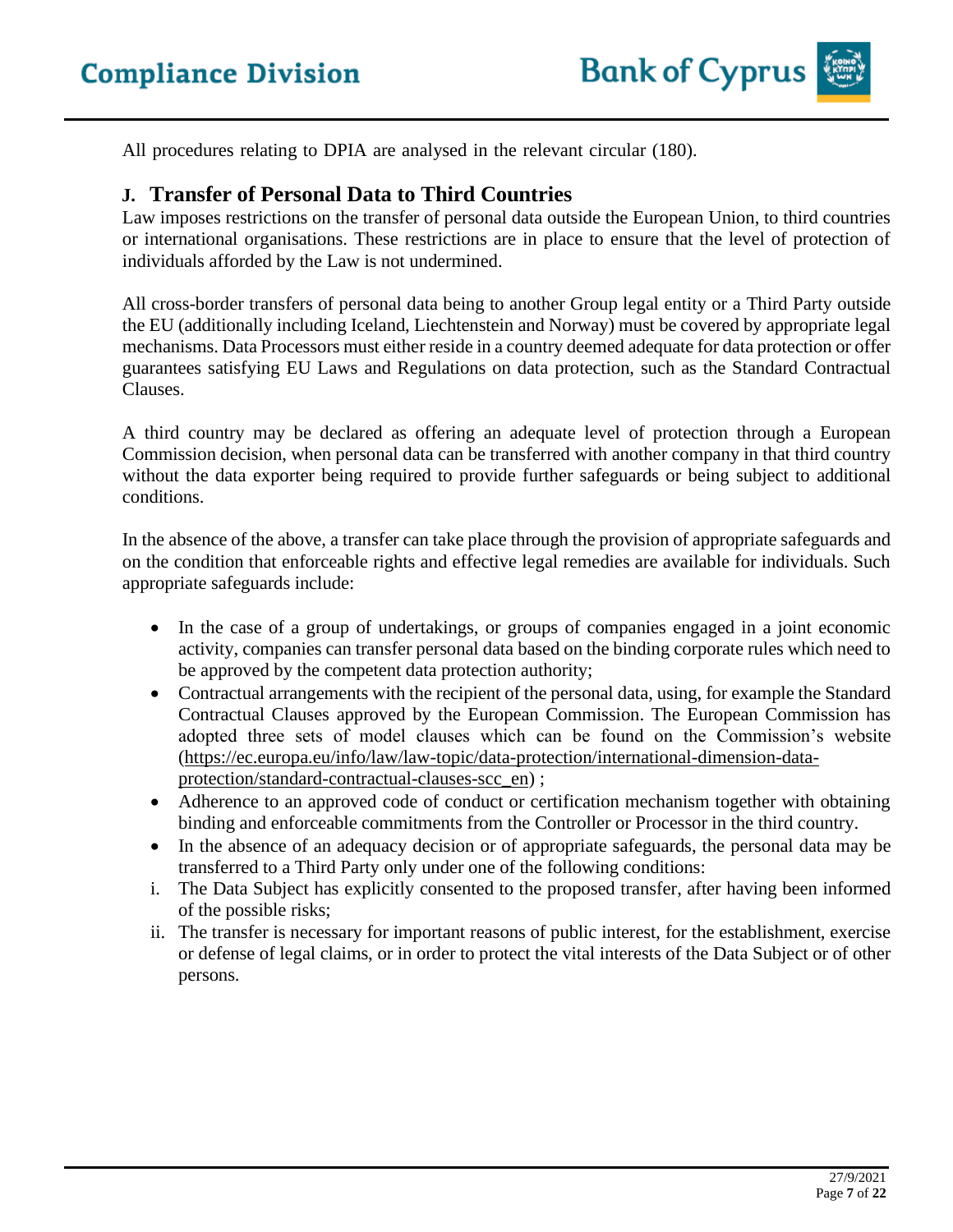## **K. Personal data transfers between the Group**

Each company of the Group is a different legal entity acting as a separate Controller and there maybe cases that they share personal data for legitimate and lawful purposes. Such sharing will only take place if necessary, safeguards exist for their protection which should be specified in writing. Additionally, Group companies should have in place Service Level Agreements governing the transfer of data and their responsibilities.

## **L. Data Inventory**

Every Controller is required to maintain a record of processing activities under its responsibility.

This data inventory should be regularly updated and made available to the Commissioner for Personal Data Protection upon request. The Bank should set up a data mapping framework that will enable each company to match personal data to processes and facilitate the implementation of Law principles, such as the completion of DPIAs, which is to be facilitated through the relevant tool, in order to ensure it is maintained up to date.

Circular 198 describes the recording of processes in the registry of processing activities tool

## **M. Supervision and compliance**

## **I. Roles & Responsibilities**

The Board of Directors and Senior Management are responsible to oversee the Banks`s compliance with this policy. Additionally, they have the ultimate responsibility for implementation and adherence to this policy throughout the Bank, and the imposition of any remedial action.

Law touches upon every single area of the Bank and thus each and every member of Staff has a personal responsibility and obligation to implement this policy. Job responsibilities and enhanced roles are required so that Law requirements are adequately embedded into policies and procedures and become business as usual. Please refer to Appendix 1 for an overview of the respective responsibilities based on this policy.

## **II. Data Protection Officer (DPO)**

BOC fully implements the requirement of Law to designate a DPO.

The Data Protection Officer (DPO) is responsible for supervising general compliance with Law and for advice on the implementation and interpretation of the policy throughout the Bank. DPO ToR, position and reporting lines are shown in Appendix 2 (DPO framework). The DPO is appointed officially by the Bank and his/her credentials are made known to the Commissioner of Personal Data Protection.

Collaboration of all designated DPOs for each group subsidiary should exist to ensure conformity; consistency and efficiency (take advantage of all possible synergies where applicable)**.** Furthermore, if there is a significant privacy incident or risk that puts at stake the reputation of the Group etc. this should be escalated immediately to the DPO of BOC or even the Senior Management. Please refer to Appendix 2 for a more analytical overview of the respective DPO responsibilities based on this policy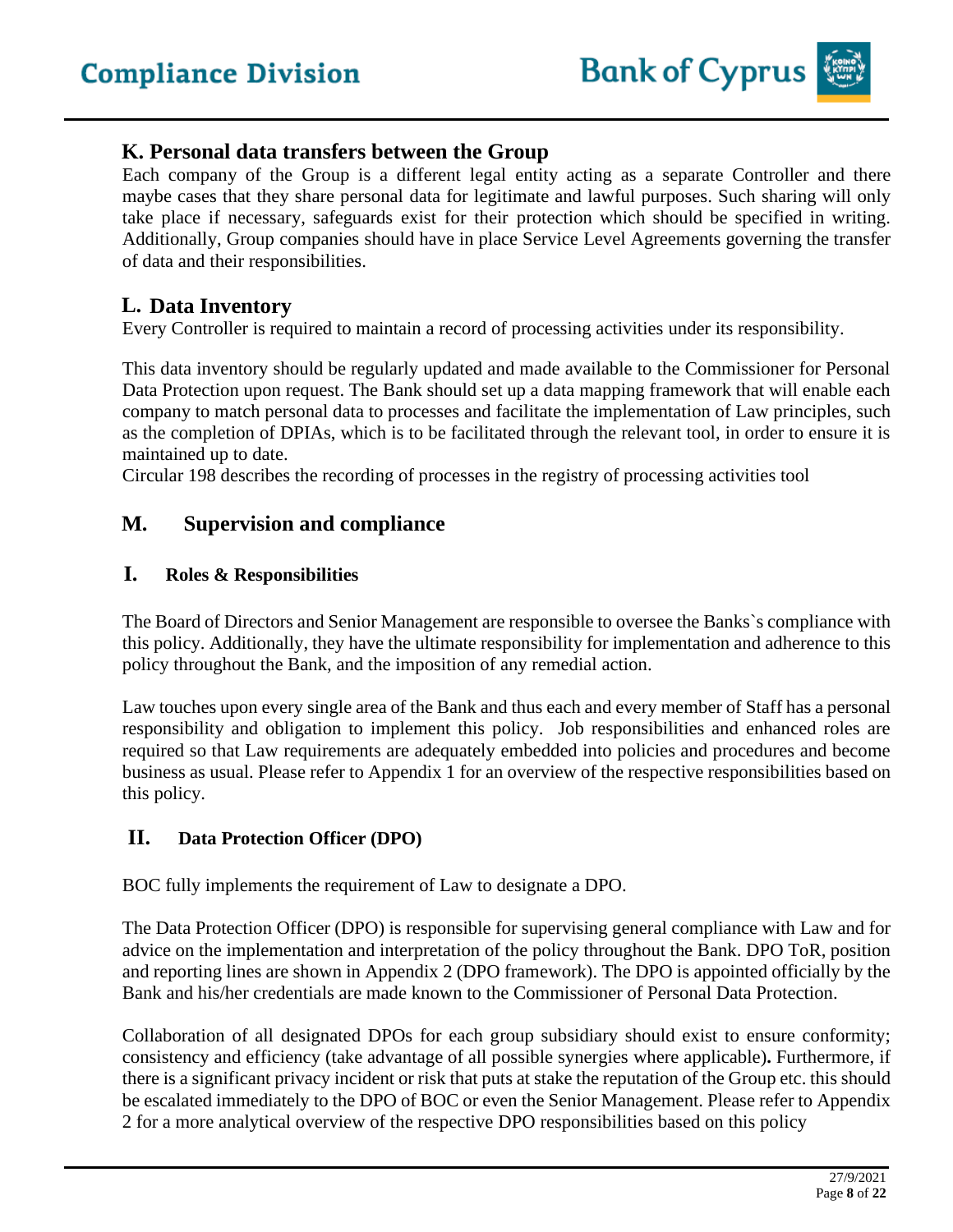## **N. Other Principles**

## **i. Marketing**

The Bank shall only proceed to send to individual's unsolicited commercial communication (direct marketing communication) by obtaining the prior Consent of the individual ("opt-in"). In every direct marketing communication that is made to the individual, the individual shall be offered the opportunity to opt- out of further direct marketing communication. If an individual object to receiving direct marketing communication from the Bank, or withdraws his Consent to receive such material, the Bank will take steps to refrain from sending further marketing material as specifically requested by the individual. The Bank will do so within the time period required by the applicable law.

## **ii. Sanctions for non-compliance**

Any breach of this policy will be regarded as a serious offence by the Bank and it will result in disciplinary action. The Bank has procedures in place which enable it to take disciplinary action against personnel who violate this policy.

If a person suspects any violations of this policy and wants to report it anonymously, this can be done through the Whistleblowing Line which is available to all members of staff as per the Whistleblowing Policy.

Non-compliance issues will be assessed accordingly, and relevant measures/processes should be in place to take into account the impact on the capital adequacy and liquidity of the Bank.

## **iii. Training**

The Bank shall provide training on this policy and related data protection obligations to Employees, Management & Board members. In-depth trainings shall be provided on an ongoing basis to specific functions, more detailed trainings focusing on specific local requirements relevant for the compliance with this policy shall be provided on a local level. Furthermore, privacy culture should be enhanced to ensure that data is properly protected, and risks are minimized throughout the Bank.

## **iv. Employee Data Processing**

Processing personal data in the employment context is performed according to the principles of the applicable law and with the aim of respecting the privacy of the Employee. Processing operations must comply with the transparency requirements and employees should be clearly and fully informed of the processing of their personal data. Further details regarding employee data processing and employee rights and obligations can be found in the Employee Privacy Policy and the Code of Conduct on portal.

## **v. Accountability**

The Bank shall maintain adequate procedures to satisfy the Law accountability obligation. As Controllers we implement appropriate technical and organisational measures (including introducing data protection by design and by default principles where relevant) to ensure and be able to demonstrate that data processing is performed in accordance with the Law.

## **vi. Security Measures**

The Bank shall take appropriate commercial reasonable technical, physical and organizational measures to protect the personal data from accidental or unlawful destruction, loss, alteration, unauthorized disclosure of, or access to personal data transmitted, sorted or otherwise processed. To achieve this, the Bank shall develop and implement a relevant information security policy, standards, procedures and measures.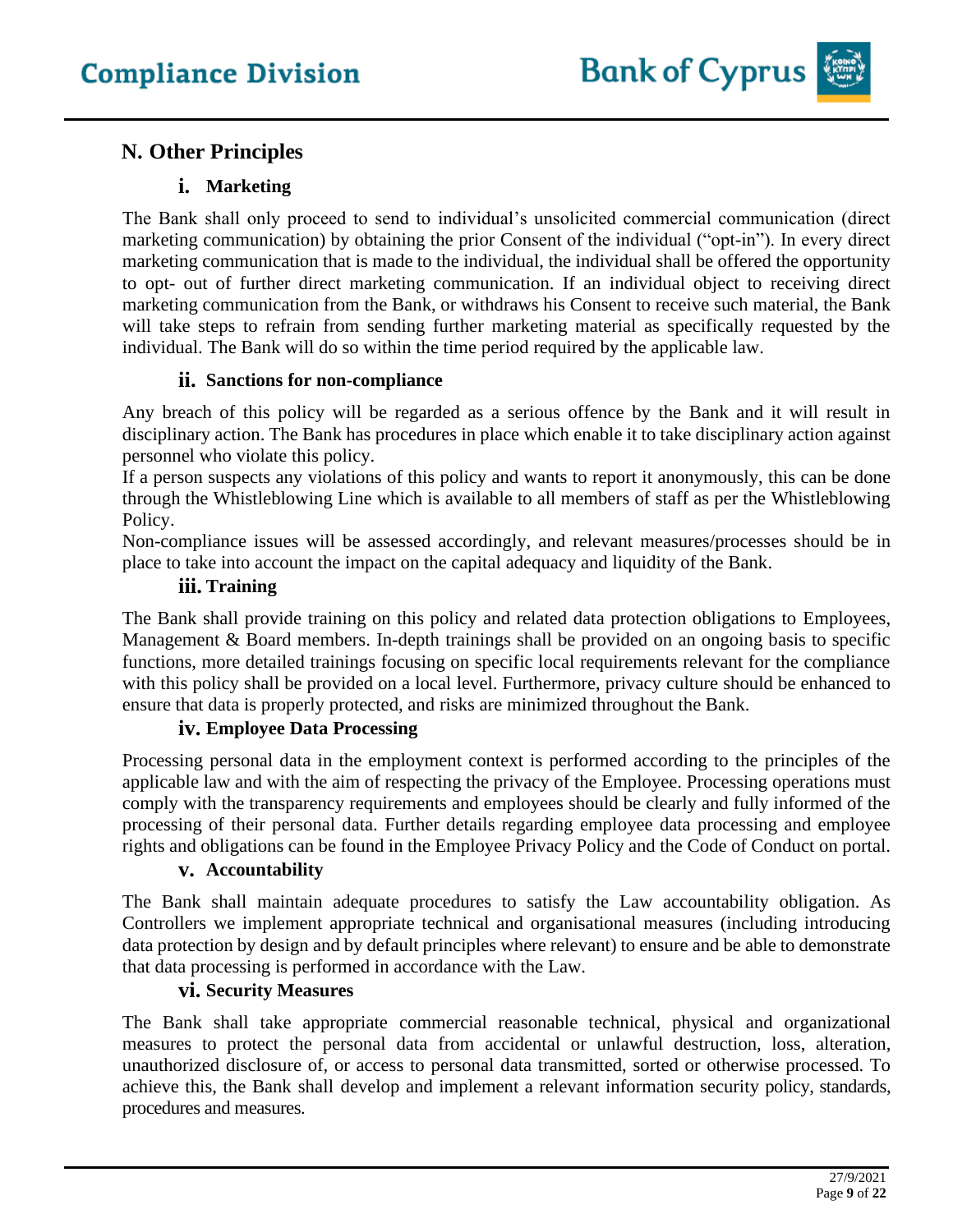Employees shall be authorized to access personal data only to the extent necessary to serve the applicable legitimate purposes for which the personal data are processed by the Bank and to perform their job.

## **vii. Strategic Initiatives**

The principles of this policy should be adequately adhered during the implementation of projects of strategic initiatives i.e. sale of loans, restructuring of loans etc.

#### **4. SUPPORTING PROCEDURES & DOCUMENTATION**

This Data Protection Policy shall be reviewed annually and in consideration with the legislative or other developments, as appropriate. This policy is implemented via written procedures. For example, all the procedures relating to data protection are analysed in the relevant circular (155). The policy should be read in conjunction with the Information Security policy regarding protection issues. Presentations and informative material can be found on the Bank's portal under Compliance & DPO department. The Group shall develop and implement policies, minimum standards and procedures for adherence to this policy. This policy is related to a number of other policies or statements in the Group. As a rule, this policy provides the basis for other more detailed policies/documentation, such as the following (not exhaustive):

- Privacy statement
- Outsourcing Policy
- Employee Privacy Policy
- Code of Conduct
- Information Security Policy
- Lawfulness of processing and Consent guidelines
- Data mapping framework
- Personal Data and Bank of Cyprus Group Circular (155)
- Historical Archive Data Preservation Policy
- Circular on Data Privacy Impact Assessment (180)
- Sourcing Procurement and Vendor Management Policy
- Κανονισμοί που διέπουν Προϋπολογισμούς & Δαπάνες (89)
- Circular on Registry of Processing Activities -RoPA (198)

The Group shall maintain documentation (e.g. Data Protection (Privacy) Impact Assessments, a Control Framework/Register, Operational Security Guidelines) regarding the structure, functioning, security and control of its information technology systems that process personal data.

*The information contained on this website is provided only as general information. The material on this website is owned by Bank of Cyprus Holdings Plc.*

*While Bank of Cyprus Holdings Plc endeavors to keep information up to date, it makes no representations or warranties of any kind, express or implied, about the completeness accuracy, suitability or availability with respect to the information contained on the website for any purpose. Any reliance you place on such information is therefore strictly at your own risk.* 

*In no event will Bank of Cyprus Holdings Plc be liable for any loss or damage including without limitation, indirect or consequential loss of damage, or any loss or damage whatsoever arising out of, or in connection with the use of this website's information.*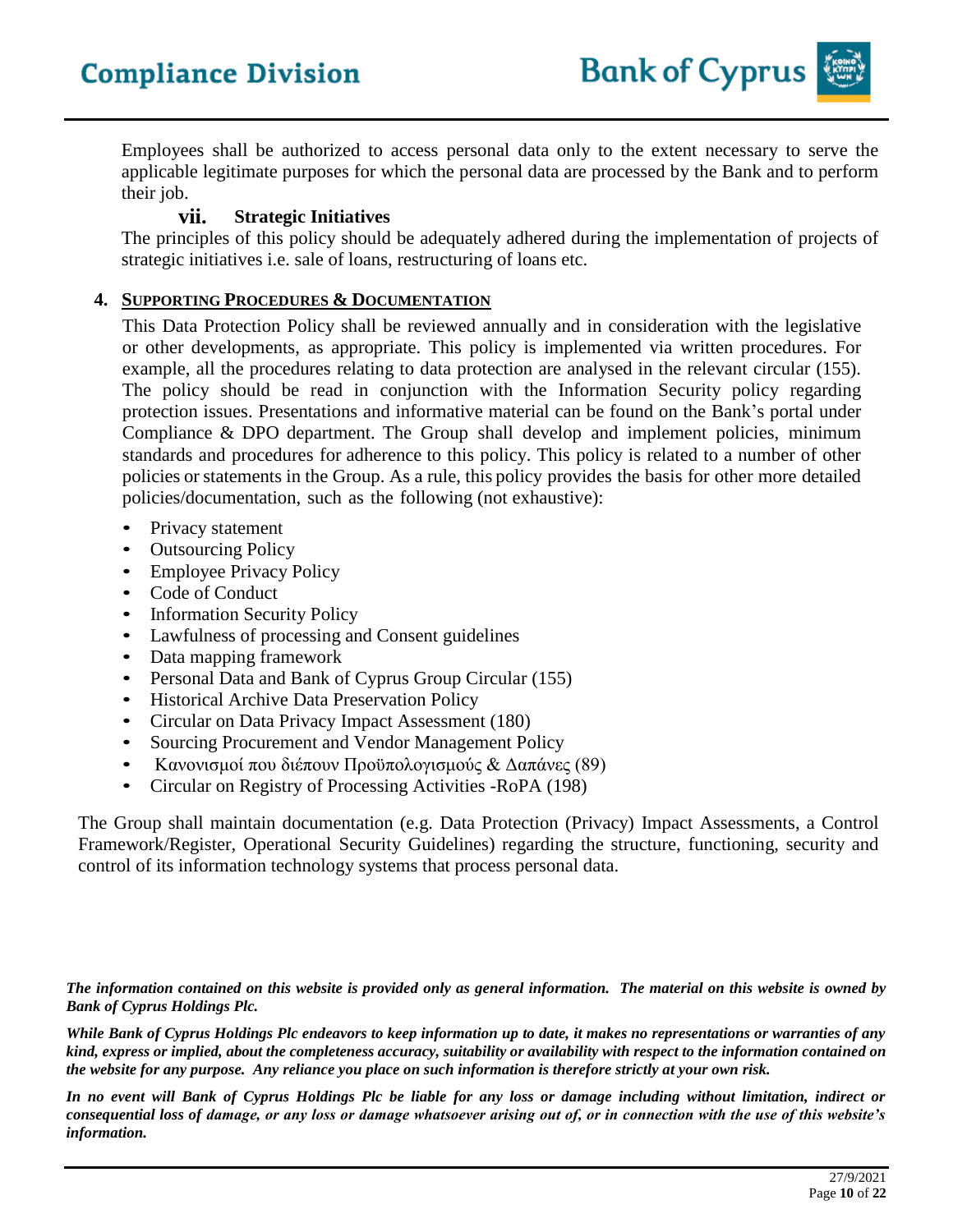

#### **Responsibilities in relation to Data Protection Principles Board of Directors** The Board of Directors of the Bank retains ultimate **& Top management** responsibility for compliance of the Bank with the regulatory framework and the provisions of this and related policies. Audit Committee **The Audit Committee has the responsibility to approve** this policy. **Data Protection Officer (DPO)** See Appendix 2 of this policy. **Sourcing Procurement and Vendor Management** • Makes available and collects Law related contractual documentation to external vendors of the Group. • Maintains the list with all external Processors/vendors including the required Law classifications. • Maintains a list of Services Level Agreements (SLAs) of the Bank with Group companies and vice versa. **Line Directors** • Line directors have the ultimate responsibility and accountability for adherence to this Policy within their Divisions (as first Line of Defence). **Regulatory Compliance Department** • Update this policy as and when required and monitor its high-level implementation. **Internal Audit** • IA includes this policy as an auditable area in its Risk & Audit Universe and assesses the need for audit engagements during the annual audit planning process. The audit engagements planned by IA aim to assess the adequacy and effectiveness of relevant controls, in order to provide assurance in relation to the effective implementation of Law across the group. **Information Security** • Ensures that all security related Law principles are adequately reflected in the Information Security policy, standards and procedures. • Ensure that security incidents involving personal data breaches are timely and effectively reported to the DPO. • Supports Vendors Management risk assessment for information security risks/controls.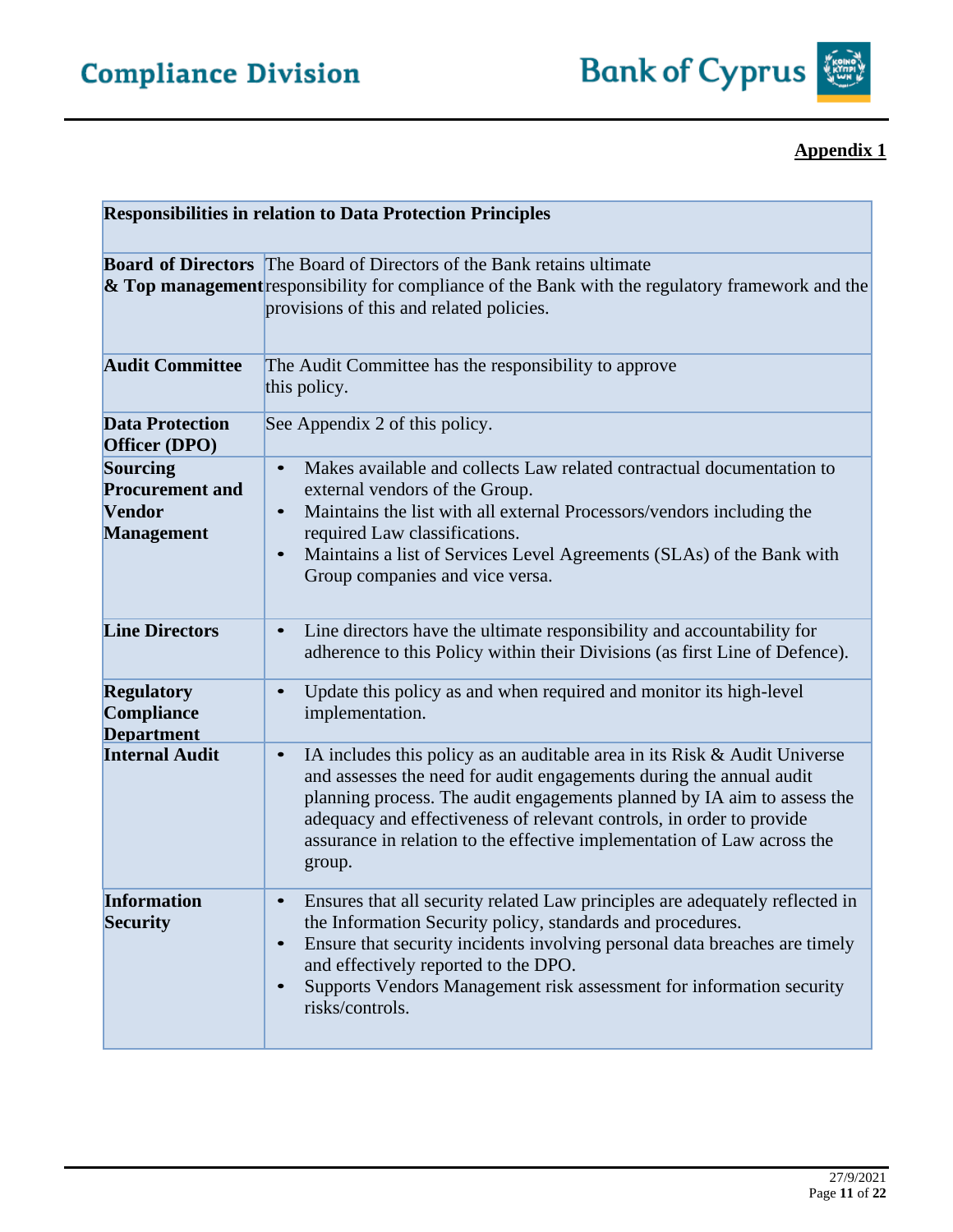Bank of Cyprus

| <b>Information</b><br><b>Technology</b>      | Sets up and implement Business requirements so as all systems support and<br>$\bullet$<br>implement the required Law principles and procedures.<br>Guides and facilitates the DPIA framework within the bank.<br>$\bullet$<br>Implements data minimisation and data retention rules.<br>$\bullet$<br>Implements controls to ensure the protection of personal data.<br>$\bullet$                                                                                                                                                                                                                                                                                                                                                 |
|----------------------------------------------|----------------------------------------------------------------------------------------------------------------------------------------------------------------------------------------------------------------------------------------------------------------------------------------------------------------------------------------------------------------------------------------------------------------------------------------------------------------------------------------------------------------------------------------------------------------------------------------------------------------------------------------------------------------------------------------------------------------------------------|
| Legal                                        | Legal is responsible for providing general advice to the Bank on relevant<br>$\bullet$<br>legislation and for providing support, guidance and advice to Departmental<br>Units/DPO in relation to legal issues and legal documentation including<br>contractual agreements etc.                                                                                                                                                                                                                                                                                                                                                                                                                                                   |
| <b>Human Resource</b><br><b>Division</b>     | Internal HR procedures to ensure implementation of all Employee data<br>$\bullet$<br>privacy Regulatory requirements and departmental procedures to ensure<br>implementation of all Employee data privacy Regulatory requirements.<br>Prepares and maintains the Employee Privacy statement and facilitates and<br>$\bullet$<br>monitors its implementation.<br>Ensures that all privacy requirements are adequately reflected in the<br>$\bullet$<br>Employee Privacy Policy and the Code of Conduct.<br>Supports Employee privacy culture<br>$\bullet$<br>Supports and facilitates training on Law and data privacy in general.                                                                                                |
| <b>Operational Risk</b><br><b>Management</b> | Incorporates Law related compliance risk<br>$\bullet$<br>requirements into the RCSA assessment process.<br>Ensure that the New Products/Services Management Policy includes data<br>$\bullet$<br>protection related controls and evaluations and data privacy by design.<br>Updates related circular accordingly.<br>Incorporates DPIA procedural framework in the policy for new products and<br>$\bullet$<br>services.<br>Ensures that the feedback from the DPO based on DPIAs performed is taken<br>$\bullet$<br>into account during the RCSA process<br>Ensures that Incident reporting mechanism framework timely escalates data<br>$\bullet$<br>protection breaches incidents, and these are reported accordingly to DPO. |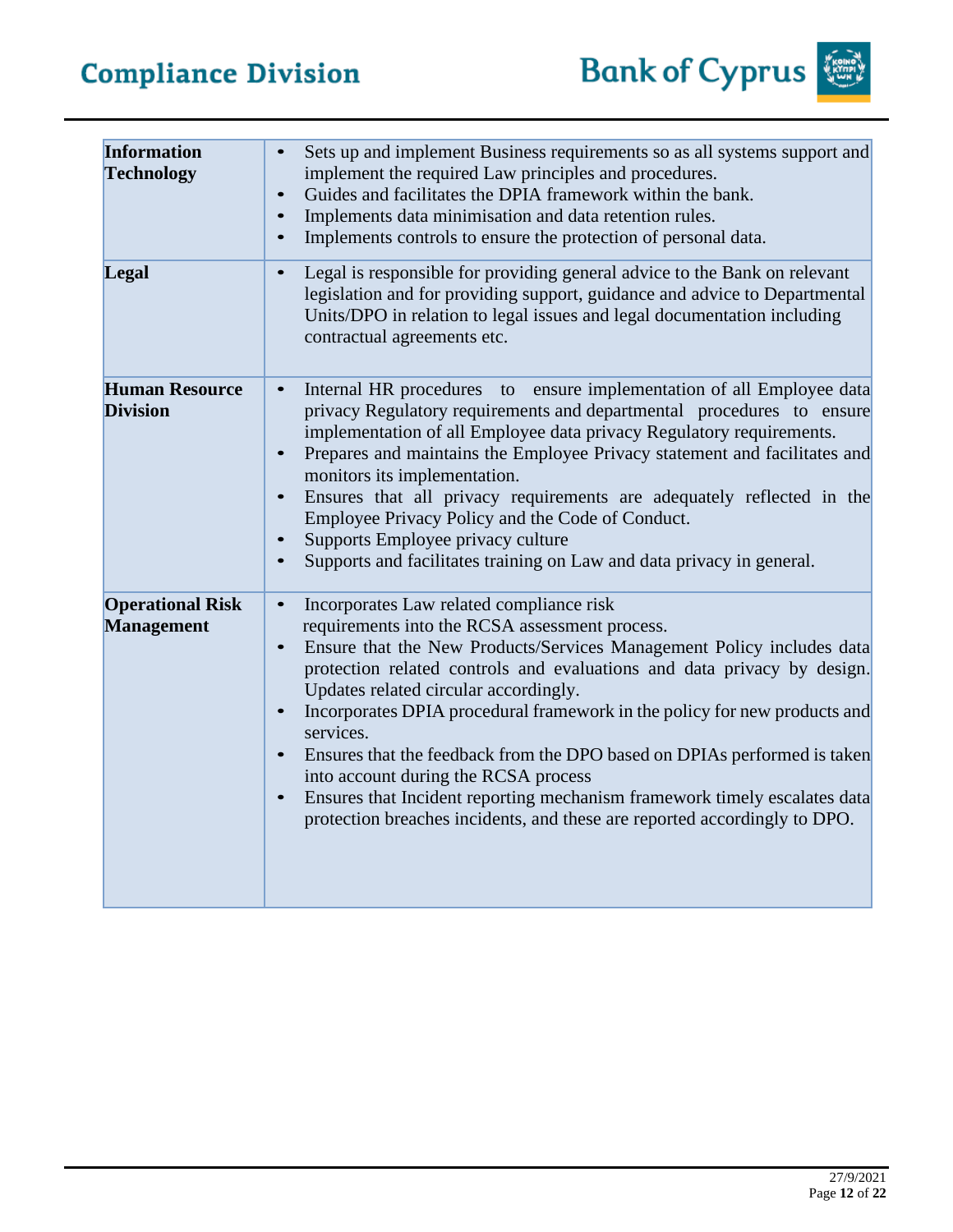| Organization<br><b>Department</b>   | Identifies related procedures and updates them accordingly in co-operation<br>with relevant owners so as to ensure that all the key principles of this policy<br>are fully incorporated in all relevant implementation processes.<br>Incorporates all Law requirements in customer documentation with the<br>$\bullet$<br>support of relevant departments.<br>Ensures that all the Law related policies are adequately reflected in written<br>$\bullet$<br>processes and procedures of the Bank.<br>Ensures adequate business-related requirements (not technical) are delivered<br>$\bullet$<br>to relevant departments e.g. IT to implement written processes.<br>Ensure that adequacy and updating of processes to implement all Data<br>$\bullet$<br>Subject rights.<br>Ensure<br>adequate<br>documentation for Consent management processes<br>$\bullet$<br>and relevant supporting procedures are updated to cover this in co-operation<br>with relevant departments.<br>Support personal data mapping processes and stock taking related processes.<br>$\bullet$<br>Support internal communication of privacy related procedures.<br>Ensure relevant procedures are in place to support to DPIA process. |
|-------------------------------------|------------------------------------------------------------------------------------------------------------------------------------------------------------------------------------------------------------------------------------------------------------------------------------------------------------------------------------------------------------------------------------------------------------------------------------------------------------------------------------------------------------------------------------------------------------------------------------------------------------------------------------------------------------------------------------------------------------------------------------------------------------------------------------------------------------------------------------------------------------------------------------------------------------------------------------------------------------------------------------------------------------------------------------------------------------------------------------------------------------------------------------------------------------------------------------------------------------------|
| <b>Records</b><br><b>Management</b> | Implements Law principles on non-automated records (e.g. hard copies)                                                                                                                                                                                                                                                                                                                                                                                                                                                                                                                                                                                                                                                                                                                                                                                                                                                                                                                                                                                                                                                                                                                                            |
| <b>Corporate Affairs</b>            | Facilitates the external communication on Law issues that may include<br>$\bullet$<br>privacy notices, Law knowledge and actions to enhance the Groups Privacy<br>culture.                                                                                                                                                                                                                                                                                                                                                                                                                                                                                                                                                                                                                                                                                                                                                                                                                                                                                                                                                                                                                                       |
| <b>Historical Archive</b>           | Ensures that personal data are maintained only after an appropriate Consent<br>$\bullet$<br>is obtained otherwise, they will be anonymized<br>Historical Data as per Data Preservation Policy are minimized.<br>$\bullet$                                                                                                                                                                                                                                                                                                                                                                                                                                                                                                                                                                                                                                                                                                                                                                                                                                                                                                                                                                                        |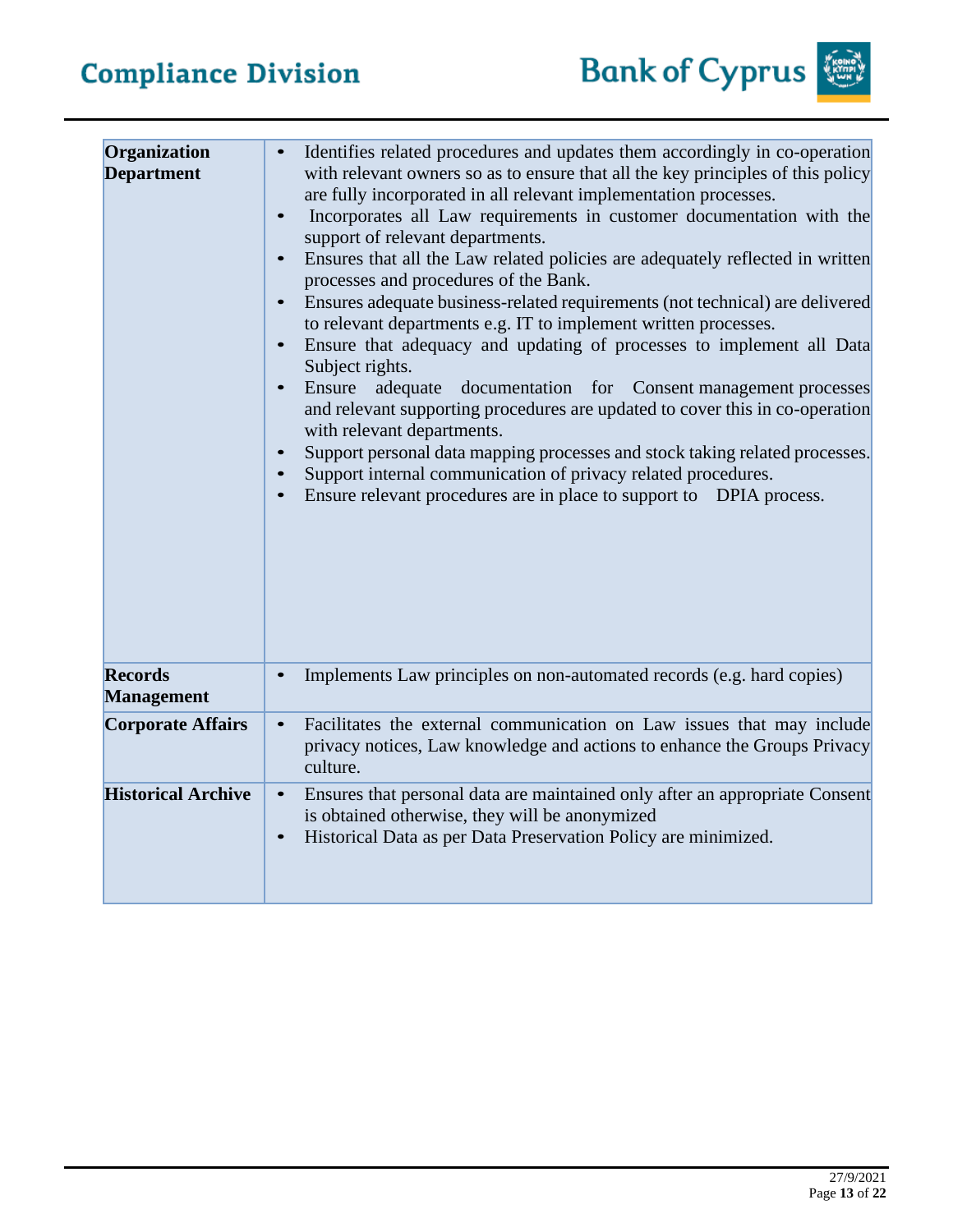| <b>Process Owners</b><br>$\alpha$ (as per the<br>definition in<br>Circular 198) | Record any new process (internal or cross-functional) under their<br>$\bullet$<br>responsibility<br>Provide changes / updates to procedures in the RoPA tool<br>$\bullet$<br>Update their procedures at least every two years<br>Perform the necessary DPIAs when needed (in cases when a DPIA is<br>$\bullet$<br>performed by another person / department, the evidence will be sent to the<br>Administrator who will register them as attached to the system and will<br>update the procedure for conducting the DPIA |
|---------------------------------------------------------------------------------|-------------------------------------------------------------------------------------------------------------------------------------------------------------------------------------------------------------------------------------------------------------------------------------------------------------------------------------------------------------------------------------------------------------------------------------------------------------------------------------------------------------------------|
| <b>All Staff</b>                                                                | Staff of the Bank is responsible for complying<br>with this policy and its related procedures.                                                                                                                                                                                                                                                                                                                                                                                                                          |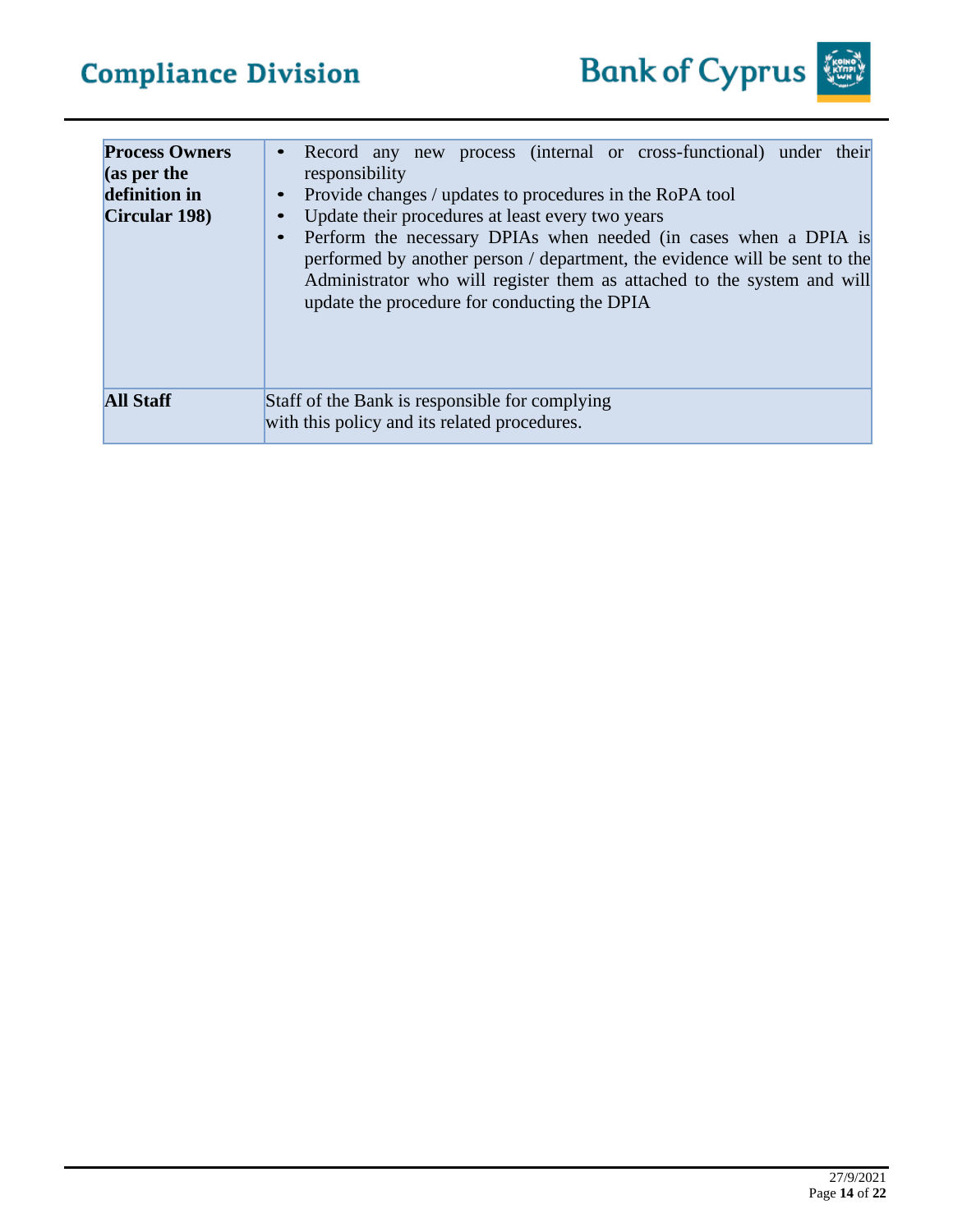**Appendix 2**

## **Data Protection Officer (DPO) framework in Bank of Cyprus Under the General Data Protection Regulation (Law)**

#### **A. Designation of the DPO**

BOC implemented fully the requirement of Law by designating a DPO. More specifically, the Controller (i.e. each entity such as Bank of Cyprus Public Company Ltd) and the Processor shall designate a DPO in any case where:

- i. the processing is carried out by a public authority or body, except for courts acting in their judicial capacity or
- ii. the core activities of the Controller or the Processor consist of processing operations which, by virtue of their nature, their scope and/or their purposes, require regular and systematic monitoring of data subjects on a large scale; or
- iii. the core activities of the Controller or the Processor consist of processing on a large scale of special categories of data pursuant to [Article 9 a](https://gdpr-info.eu/art-9-gdpr/)nd personal data relating to criminal convictions and offences referr[ed to in Article 10.](https://gdpr-info.eu/art-10-gdpr/)

Based on Law, a group of undertakings may appoint a single DPO provided that the DPO is easily accessible from each establishment. Group DPO for all Group entities is not recommended in the case of BOC Group due to (a) the size, differences and complexity of personal data held (b) different systems and procedures and (c) the requirement for the DPO to be easy accessible from each establishment (d) specialised knowledge is required on the business operations.

Based on the above criteria (criterion ii above) the Bank should designate a DPO. Furthermore, the following entities of the Group (as separate Controllers) should designate as a minimum a DPO:

- i. Eurolife;
- ii. GIC;
- iii. CISCO;
- iv. BOCAM
- v. DEP

The Bank of Cyprus Sporting Club and the Bank of Cyprus Cultural Centre have each appointed a separate DPO being separate entities/foundations. Collaboration of all designated DPOs should exist to ensure conformity; consistency and efficiency (take advantage of all possible synergies where applicable). Furthermore, if there is a significant privacy incident or risk that puts at stake the reputation of the Group etc. this should be escalated immediately to the DPO of BOC or even the Senior Management.

Law (Articles 37-39) as well as the Guidelines on Data Protection Officer (WP 243) set out the tasks of the DPO as well as the Guidelines as to the skills, qualifications and expertise of the DPOs required resources and envisaged position of the DPO. Please see in Table 1 (section the ToR and the responsibilities of the DPO as derived from the relevant framework.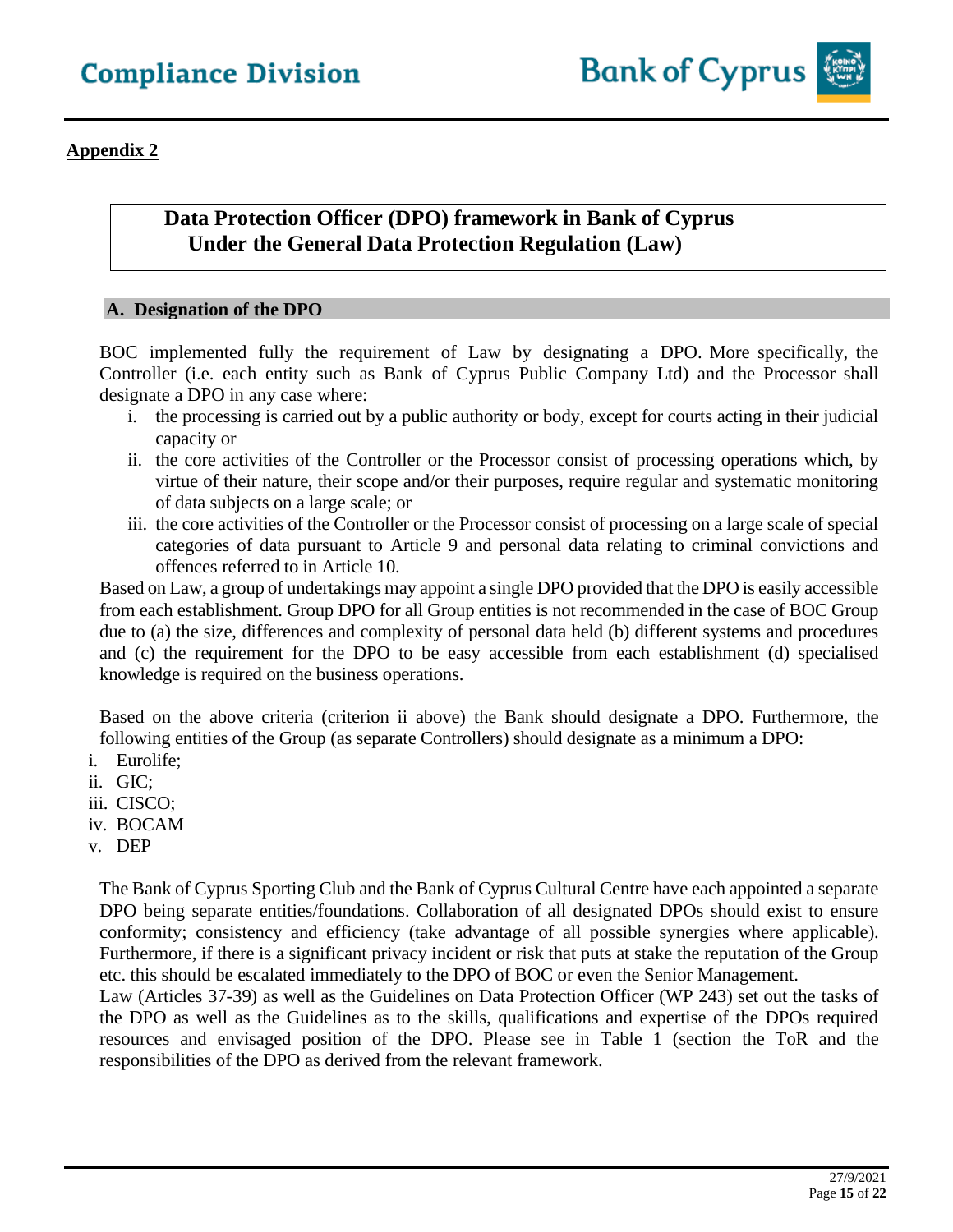#### **B. Position of the DPO**

I. **Involvement of the DPO in all issues relating to the protection of personal data.** Article 38 of the Law provides that the Controller and the Processor shall ensure that the DPO is 'involved, properly and in a timely manner, in all issues which relate to the protection of personal data'.

#### II. **Independence and Reporting Lines of DPO**

Article 38(3) states the following safeguards should exist in order to enable the DPO to act in an independent manner:

- Does not receive any instructions regarding the exercise of [his or her] tasks;
- He or she shall not be dismissed or penalised by the Controller or Processor for performing his/her tasks. This requirement strengthens the autonomy of DPOs and helps ensure that they act independently and enjoy sufficient protection in performing their data protection tasks;
- No conflict of interest with possible other tasks and duties (as per below);
- The DPO shall directly report to the highest management level of the controller.

#### **Assignment and Reporting lines**

Upon the assignment of the DPO at each Controller/Processor level it is important to ensure and guarantee that his/her reporting lines enable him/her to perform their tasks with a sufficient degree of autonomy and fulfil his/her duties in an independent manner. More specifically, prior to the assignment of a DPO both the reporting lines and the DPO authority/mandate should be reviewed together as both elements are equally important and hold one another in balance to ensure sufficient operational independence and authority.

Reporting lines are also subject to the reporting structure of the Controller and Processor as long as the above requirements are satisfied in relation to independence. The DPO may report to a Senior Member of the Management team e.g. Director for administrative matters ( budgets, staffing, absences, sick leave approvals). The DPO reports via the Compliance Director to the Audit Committee of the Board to take additional strategic decisions e.g. approval of overall GDPR program and DPO action plan, acting as a catalyst in case conflicts/disagreements arise from the first line of reporting.

Such direct reporting ensures that Senior Management and the Board of Directors is aware of the DPO's advice and recommendations as part of the DPOs mission to inform and advice the Controller or the processor. Therefore, direct access of the DPO to Senior Management and the Board of Directors is important.

As a minimum the report (at least on an annual basis) of the DPOs activities should be submitted to the highest Management level (i.e. Board of Directors or Committee of the Board).

The autonomy of DPOs does not, however, mean that they have decision-making powers extending beyond their tasks pursuant to Article 39. The Controller or Processor remains responsible for compliance with data protection law and must be able to demonstrate compliance. If the Controller or Processor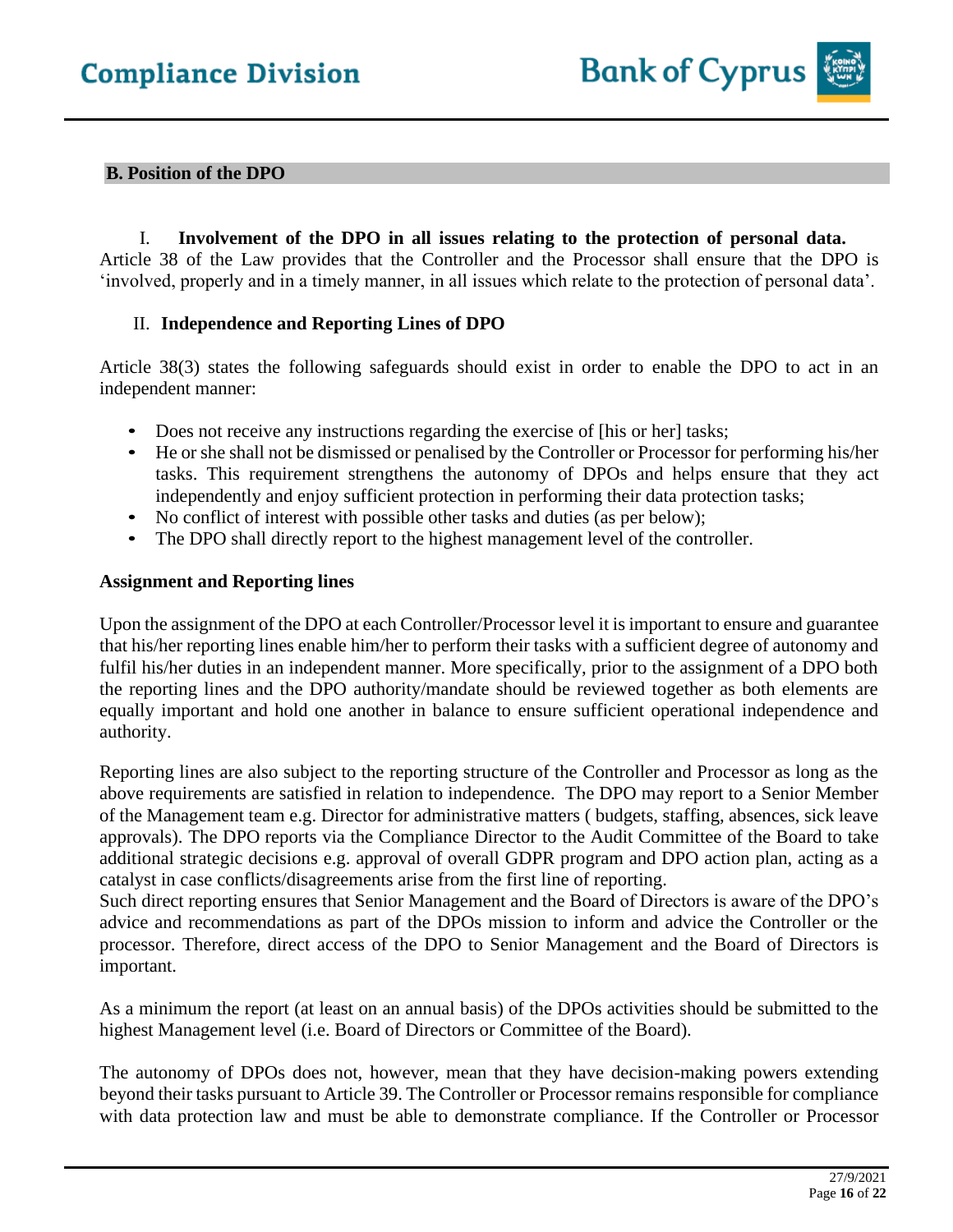makes decisions that are incompatible with the Law and the DPO's advice, the DPO should be given the opportunity to take his or her dissenting opinion clear to those taking the decisions.

DPO should be appointed officially by the Bank and his/her credentials are made known to the Commissioner of Personal Data Protection.

#### III. **Conflict of Interest**

Briefly Law states that the DPO must not be conflicted by having a dual role of governing data protection whilst also defining how data is managed. DPOs are allowed to have other functions provided that these do not give rise to conflicts of interests. This entails in particular that the DPO cannot hold a position within the organisation that leads him or her to determine the purposes and the means of the processing of personal data. Due to the specific organisational structure in every company of the Group, each case must be considered separately.

Conflicting positions within the organisation may include senior management positions (such as Chief Executive, Chief Operating Officer, Finance Director, Director of Corporate Affairs, Chief of Staff, or Chief Information Officer) but also other roles if such positions or roles lead to the determination of purposes and means of processing. In addition, conflicts of interests may also arise for example if an external DPO is asked to represent the controller or processor before the Courts in cases involving data protection issues.

#### IV. **Accessibility and localisation of the DPO:**

According to Section 4 of the Law, the accessibility of the DPO should be effective**.**

#### **C. Required skills for the DPO**

The DPO *'shall be designated on the basis of professional qualities and, in particular, expert knowledge of data protection law and practices and the ability to fulfil the tasks referred to in Article 39*'. The necessary level of expert knowledge should be determined according to the data processing operations carried out and the protection required for the personal data being processed. For example, where a data processing activity is particularly complex, or where a large amount of Sensitive Data is involved, the DPO may need a higher level of expertise and support.

The necessary skills and expertise include:

- expertise in National and European data protection laws and practices including an in-depth understanding of the Law
- understanding of the processing operations carried out
- understanding of information technologies and data security
- knowledge of the business sector and the organisation
- ability to promote a data protection culture within the organisation

#### **D. Resources of the DPO**

Article 38(2) of the Law requires the organisation to support its DPO by 'providing resources necessary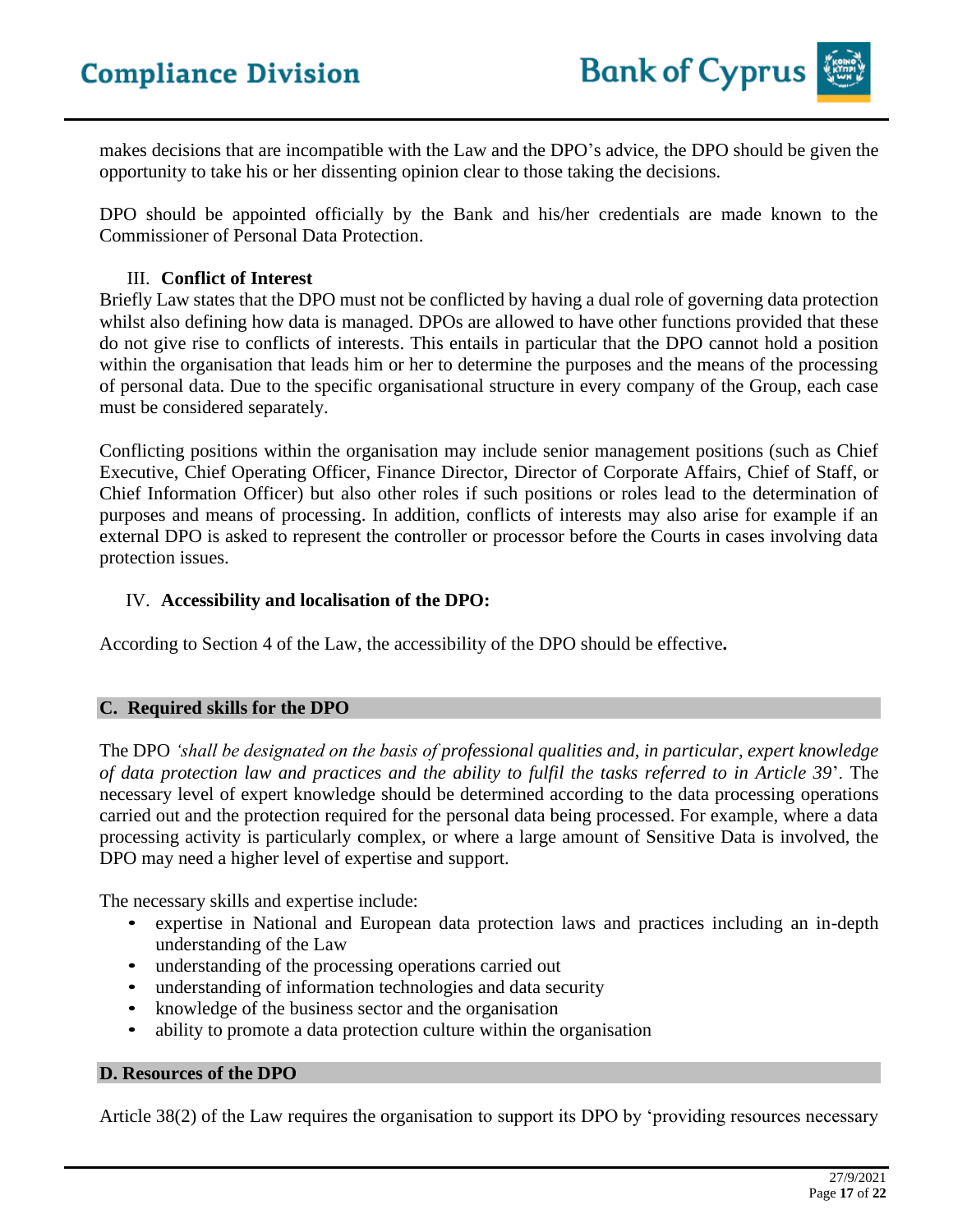to carry out their tasks and access to personal data and processing operations, and to maintain his or her expert knowledge'. The following items, in particular, are to be considered:

- Active support of the DPO's function by senior management (e.g. at board level).
- Sufficient time for DPOs to fulfil their duties.
- Adequate support in terms of financial resources, infrastructure (premises, facilities, equipment) and staff where appropriate.
- Official communication of the designation of the DPO to all Staff to ensure that their existence and function are known within the organisation.
- Necessary access to other services, such as Human Resources, legal, IT, security, etc., so that DPOs can receive essential support, input and information from those other services.
- Continuous training. DPOs must be given the opportunity to stay up to date with regard to developments within the field of data protection.
- Given the size and structure of the organisation, it may be necessary to set up a DPO team (a DPO and his/her staff). In such cases, the internal structure of the team and the tasks and responsibilities of each of its members should be clearly drawn up.
- In general, the more complex and/or sensitive the processing operations are, the more resources must be given to the DPO. The data protection function must be effective and sufficiently well-resourced in relation to the data processing being carried out.
- DPO function to be supported by detailed procedures that will support implementation of this framework.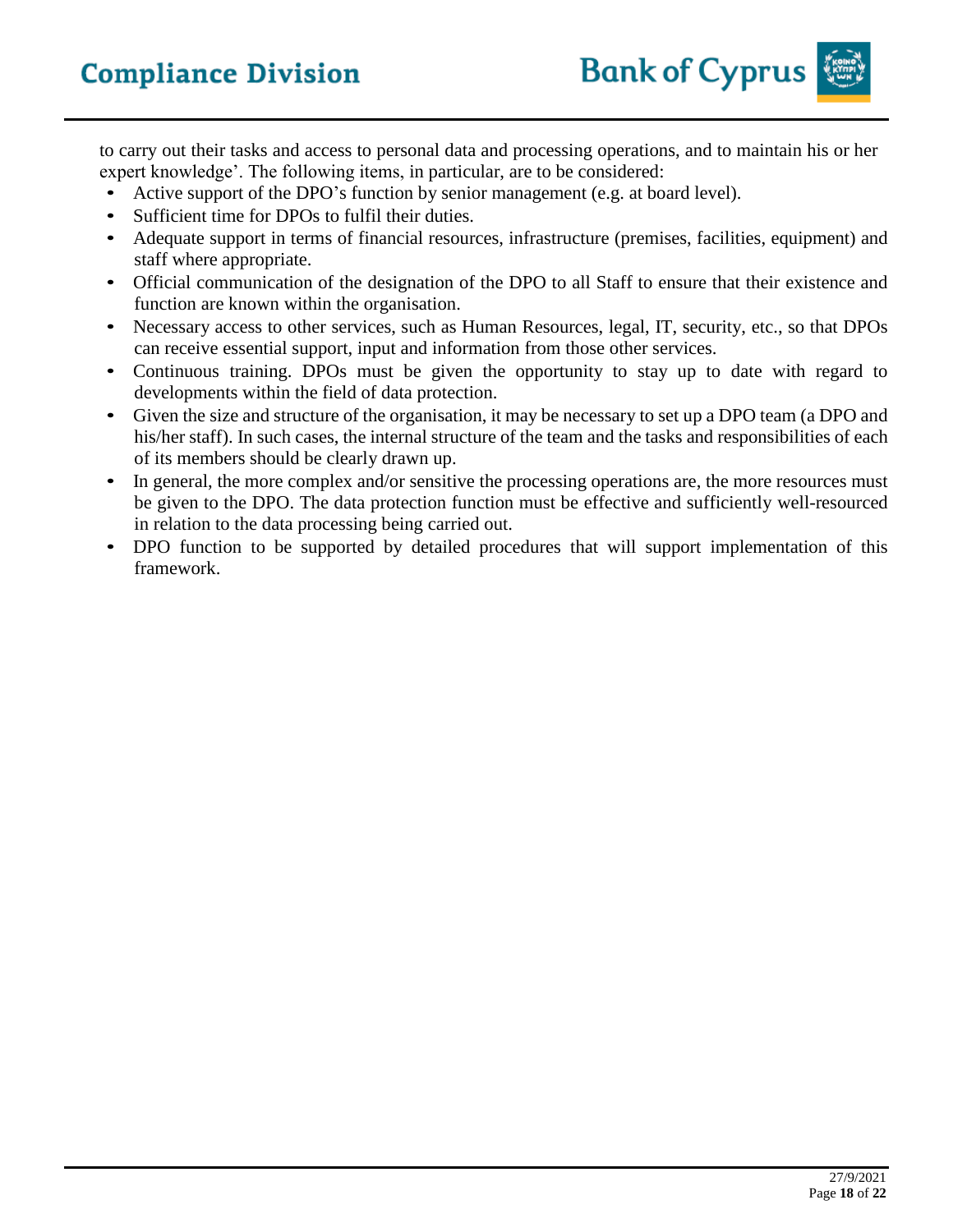

## **DATA PROTECTION OFFICER (DPO)**

In summary the tasks (as a minimum) of the DPO include:

- i. to inform and advise the Controller (BOC) or the Processor and the employees who carry out processing of their obligations pursuant to this Regulation and to other Union or Member State data protection provisions;
- ii. to monitor compliance with this Regulation, with other Union or Member State Data Protection provisions and with the policies of the Controller or Processor in relation to the protection of personal data, including the assignment of responsibilities, awareness-raising and training of staff involved in processing operations, and the related audits; As part of its duties to monitor compliance with Law, DPOs may, in particular:
	- collect information to identify processing activities
	- analyse and check the compliance of processing activities
	- inform, advise and issue recommendations to the Controller or the Processor
- iii. to provide advice where requested as regards the Data Protection Impact Assessment (DPIA) and monitor its performance pursuant to Article 35; More specifically the controller should seek the advice of the DPO, on the following issues, amongst others 35:
	- whether or not to carry out a DPIA
	- what methodology to follow when carrying out a DPIA
	- whether to carry out the DPIA in-house or whether to outsource it
	- what safeguards (including technical and organisational measures) to apply to mitigate any risks to the rights and interests of the data subjects
	- whether or not the data protection impact assessment has been correctly carried out and whether its conclusions (whether or not to go ahead with the processing and what safeguards to apply) are in compliance with the Law.
- iv. to act as the contact point for the supervisory authority on issues relating to processing, including the prior consultation referred to in Article 36 and to consult, where appropriate, with regard to any other matter.

v. Article 37(7) of the Law requires the controller or the processor to publish the contact details of the DPO and to communicate the contact details to the relevant supervisory authorities. The objective of these requirements is to ensure that data subjects (both inside and outside of the organisation) and the supervisory authorities can easily, directly and confidentially contact the DPO without having to contact another part of the organisation. This means that a procedure should be set up by the DPO to fulfil these responsibilities

vi. DPO shall in the performance of his or her tasks to have due regard to the risk associated with the processing operations, taking into account the nature, scope, context and purposes of processing'. In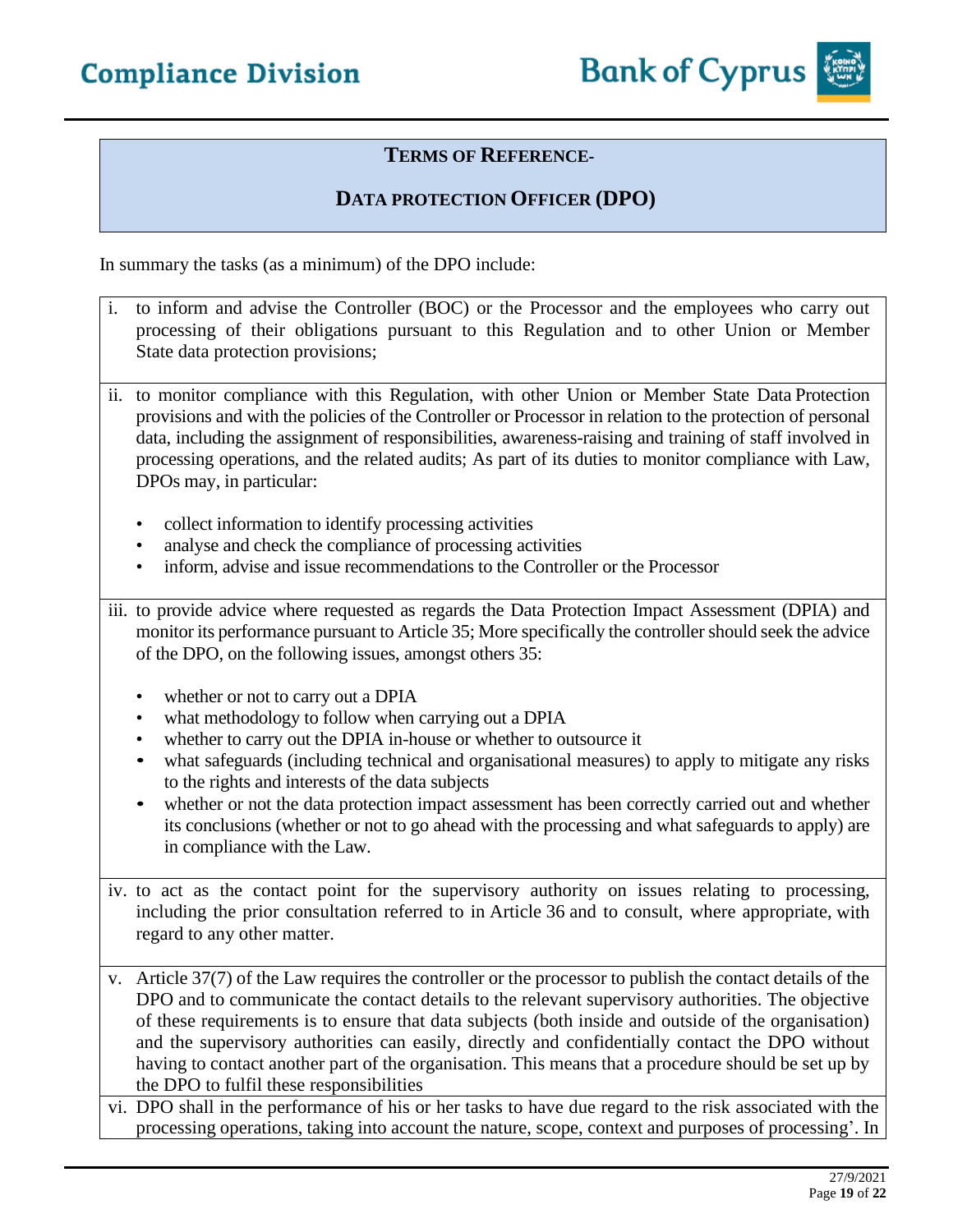

essence, it requires DPOs to prioritise their activities and focus their efforts on issues that present higher data protection risks. This does not mean that they should neglect monitoring compliance of data processing operations that have comparatively lower level of risks, but it does indicate that they should focus, primarily, on the higher-risk areas.

- vii. DPO to be seen as a discussion partner within the organisation and that he or she is part of the relevant working groups dealing with data processing activities within the organisation. Consequently, the organisation should ensure, for example, that:
	- The DPO is invited to participate regularly in meetings of senior and middle management.
	- His or her presence is recommended where decisions with data protection implications are taken. All relevant information must be passed on to the DPO in a timely manner in order to allow him or her to provide adequate advice.
	- The opinion of the DPO must always be given due weight.
	- The DPO must be promptly consulted once a data breach or another incident has occurred.

viii. Co-operates with DPOs of other Group Companies to disseminate knowledge and expertise, maximise synergies and deal with intra-group Law compliance issues.

- ix. The DPO is ultimately responsible for ensuring maintenance of Data Inventory records in compliance with applicable requirements. The DPOs need to be able to demonstrate that each firm comprising the Group compliance with Article 30 of the Law, i.e. that each firm maintains an accurate and up to date Inventory that captures the personal data processing within the firm. (The controller or the processor, not the DPO is required to 'maintain a record of processing operations under its responsibility' or 'maintain a record of all categories of processing activities carried out on behalf of a controller')
- x. Ensures that there is a well-established procedure for Data Breaches and that all data breaches are timely reported.
- xi. Ensures that the data privacy complaints are investigated in an adequate and timely process and are part of the current Complaints handling procedure.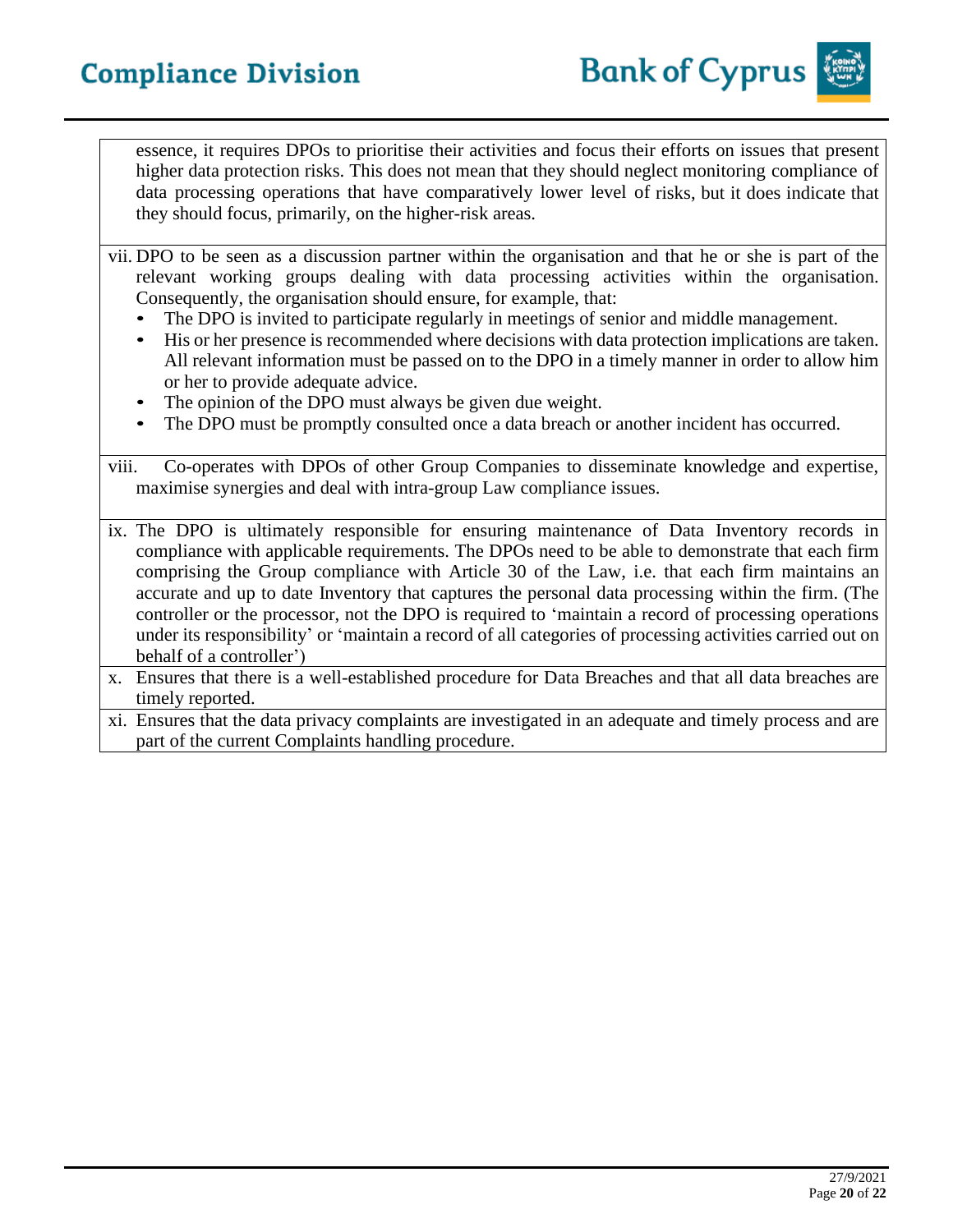## **Terminology**

**Business partner:** Any third party, other than a client or supplier which has or had a business relationship or strategic alliance with the Bank (e.g. joint venture, joint development partner).

**Client:** Any third party that purchases may purchase or has purchased a product or service from the Bank.

**Commissioner for Personal Data Protection:** The Commissioner for Personal Data Protection is appointed by the Council of Ministers and is responsible for monitoring the application of the Law and other provisions relating to the protection of individuals with regard to the processing of their personal data in Cyprus.

**Consent:** Any freely provided, express and specific indication of wishes in which one consents to the processing of his personal data.

**Controller:** The natural or legal person, public authority, agency or other body which determines the purposes and means of the processing of personal data.

**Data Protection Officer [DPO]:** The data protection officer shall be designated on the basis of professional qualities and expert knowledge of data protection law and practices. The DPO must be involved in all issues relative to the protection of personal data, will be the liaison between the organization and the Commissioner of Personal Data Protection and will mainly inform and provide advice to those involved with personal data processing, amongst others.

**Data** Subject: The identifiable natural person is one who can be identified, directly or indirectly, in particular by reference to an identifier such as a name, an identification number, location data, an online identifier or to one or more factors specific to the physiological, genetic, mental, economic, cultural or social identity of that natural person.

**Dependent:** The spouse, partner or child belonging to the household of the individual.

**Employee:** An employee, job applicant or former employee of the Bank. This term does not include people working at the Bank legal entities as external consultants or employees of Third Parties providing services to the Bank.

**Group:** Group shall mean Bank of Cyprus and all subsidiary companies or legal entities, including branches and representative officers.

**Individual:** Any Client, Supplier, Business Partner that is a natural person or any employee or any person working for a Client, Supplier or Business Partner, including individuals whose personal data the Bank processes on the basis of a legal or contractual requirement towards a third party (e.g. beneficiaries, mandated persons or legal representatives).

**Personal Data:** Any information relating to an identified or identifiable natural person, in particular by reference to an identifier such as a name, an identification number, location data, an online identifier or to one or more factors specific to the physical, physiological, genetic, mental, economic, cultural or social identity of that natural person.